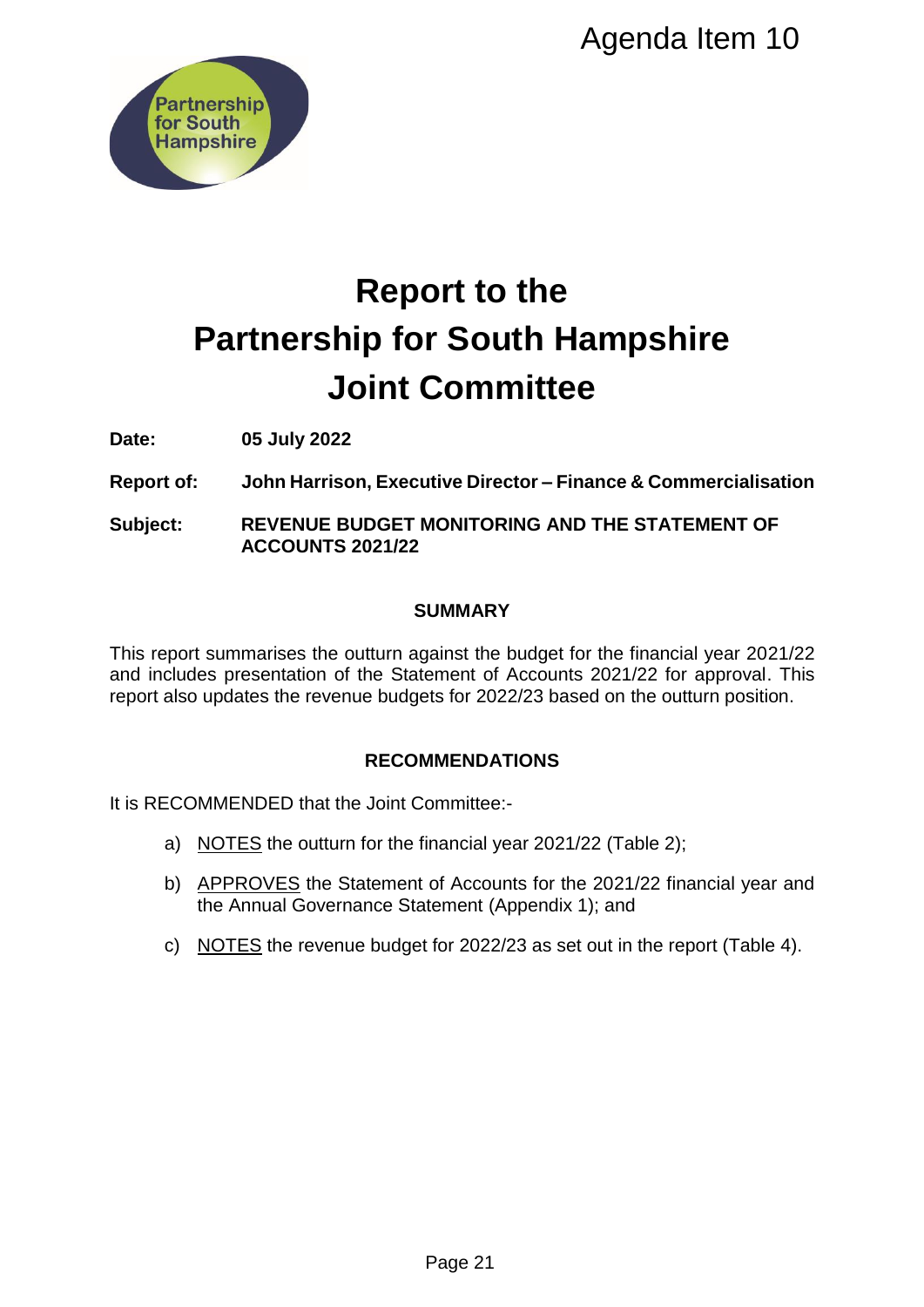# **INTRODUCTION**

1. This report sets out the final outturn expenditure position against the budget for 2021/22, and presents the revenue budget for the financial year 2022/23.

# **RESOURCES**

- 2. Table 1 below shows the estimated PfSH resources that were expected to be available for 2021/22, the actual income received and the expected resources available for 2022/23.
- 3. The expected resources for the financial year 2022/23 are the partnership balances carried forward from 2021/22, in-year partnership contributions and the expected interest on balances held by SCC on behalf of PfSH.
- 4. The totals for capital and revenue resources are the control totals for the budgets detailed below.

| <b>Table 1: Total Resources Available</b> | 2021/22                          | 2021/22<br><b>Actual</b>            | 2022/23                          |
|-------------------------------------------|----------------------------------|-------------------------------------|----------------------------------|
|                                           | <b>Approved</b><br><b>Budget</b> | received<br>to end<br><b>Mar 21</b> | <b>Proposed</b><br><b>Budget</b> |
|                                           | £000                             | £000                                | £000                             |
| <b>Revenue Funds</b>                      |                                  |                                     |                                  |
| Core funding (local authorities)          | 76                               | 76                                  | 126                              |
| Other contributions                       | 0                                | 0                                   | 0                                |
| Interest on balances                      | 0                                |                                     | 0                                |
| Unallocated balances                      | 154                              | 154                                 | 123                              |
| <b>Total</b>                              | 230                              | 231                                 | 249                              |

5. There are proposed partner contributions for 2022/23 of £125,500 following approval by the Joint Committee in February 2022. Interest rates recovered slightly in the year so the balances held by PfSH earned £518 in 2021/22 compared to £98 in the previous year.

#### **FINAL OUTTURN 2021/22 - REVENUE**

6. Table 2 below sets out the revenue budget for 2021/22, approved by the Joint Committee in July 2021 and the actual outturn.

| Table 2: Revenue Allocations 2021/22                 | 2021/22<br><b>Approved</b><br><b>Budget</b> | 2021/22<br><b>Spend</b><br>to end<br><b>Mar 21</b> | 2021/22<br>Under/<br>(Over)<br><b>Spend</b> |
|------------------------------------------------------|---------------------------------------------|----------------------------------------------------|---------------------------------------------|
|                                                      | £000                                        | £000                                               | £000                                        |
| Culture, Creative Industries & the Built Environment | 13                                          | 13                                                 | 0                                           |
| Greenprint for South Hampshire contribution          | 20                                          | 20                                                 | 0                                           |
| Core Projects & Central Costs                        | 75                                          | 75                                                 | 0                                           |
| <b>Total Core and Panel Budgets</b>                  | 108                                         | 108                                                | 0                                           |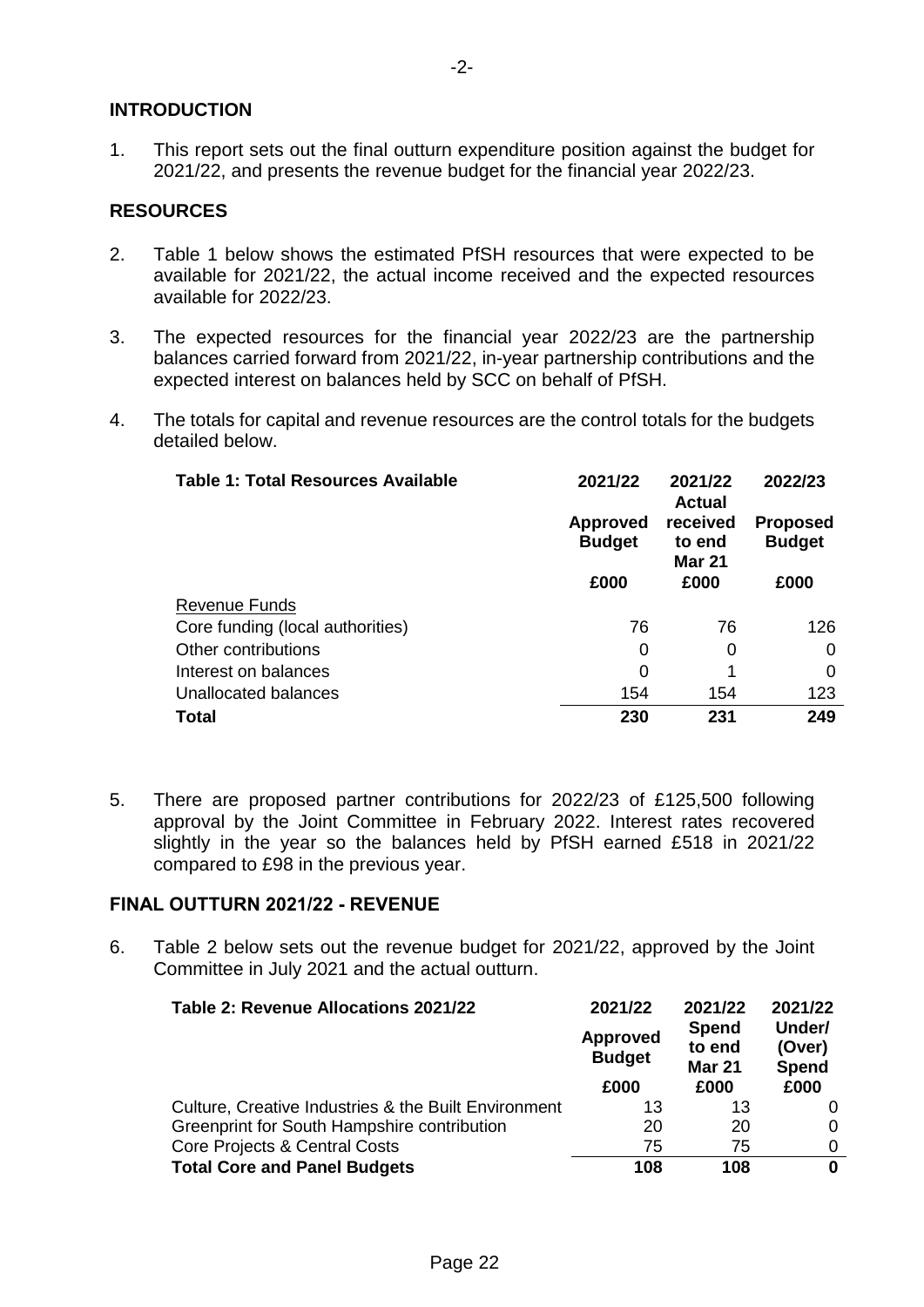7. The **unallocated balances** are the revenue reserves of the partnership. These are maintained to enable the partnership to have resources available to react to potential future opportunities as they arise.

| <b>Table 3: Unallocated Balances</b> |       |  |  |
|--------------------------------------|-------|--|--|
|                                      | £000  |  |  |
| Balance brought forward into 2021/22 | 154   |  |  |
| To fund 2021/22 expenditure          | (108) |  |  |
| Contribution income 2021/22          | 76    |  |  |
| Interest income 2021/22              |       |  |  |
| Balance at end of 2021/22            | 123   |  |  |

- 8. Updates on the work of the delivery panels are included in the Co-ordinator's report to each of the Joint Committee meetings. A report on the activities of the **Culture, Creative Industries & the Built Environment** was presented to the Joint Committee in February 2022.
- 9. The **Core Projects & Central Costs** budget reflects commitments relating to staffing costs and other ongoing revenue activities led by the PfSH central team.
- 10. **Unallocated Balances -** There were no additional allocations to delivery panels during the year from unallocated balances. The balance will be used to fund potential future work of the partnership as and when opportunities arise.

# **FINAL OUTTURN 2021/22 - CAPITAL**

- 11. There was no capital expenditure during 2021/22, however, capital grant funding of £390,000 was returned by PfSH.
- 12. The funding was originally received in 2016/17 as part of the Solent Growth Deal for recreation mitigation projects. One project at Horsea Island was unable to be completed in the timeframe stipulated in the grant agreement. Under the terms of the grant, the funding was returned following a request from the grant provider. Portsmouth City Council had received £121,000 in interim payments for the project from PfSH. This was returned to the partnership in 2021/22 and repaid to the grant provider as part of the £390,000.
- 13. PfSH now holds no capital resources following the completion of all other capital projects in the previous financial year 2020/21.

# **2021/22 STATEMENT OF ACCOUNTS**

14. The Statement of Accounts for the 2021/22 financial year and the Annual Governance Statement are presented for approval in Appendix 1. These statements have been reviewed by internal audit and, based on the testing conducted, assurance has been given that adequate financial systems and controls are in place for the administration of the PfSH accounts.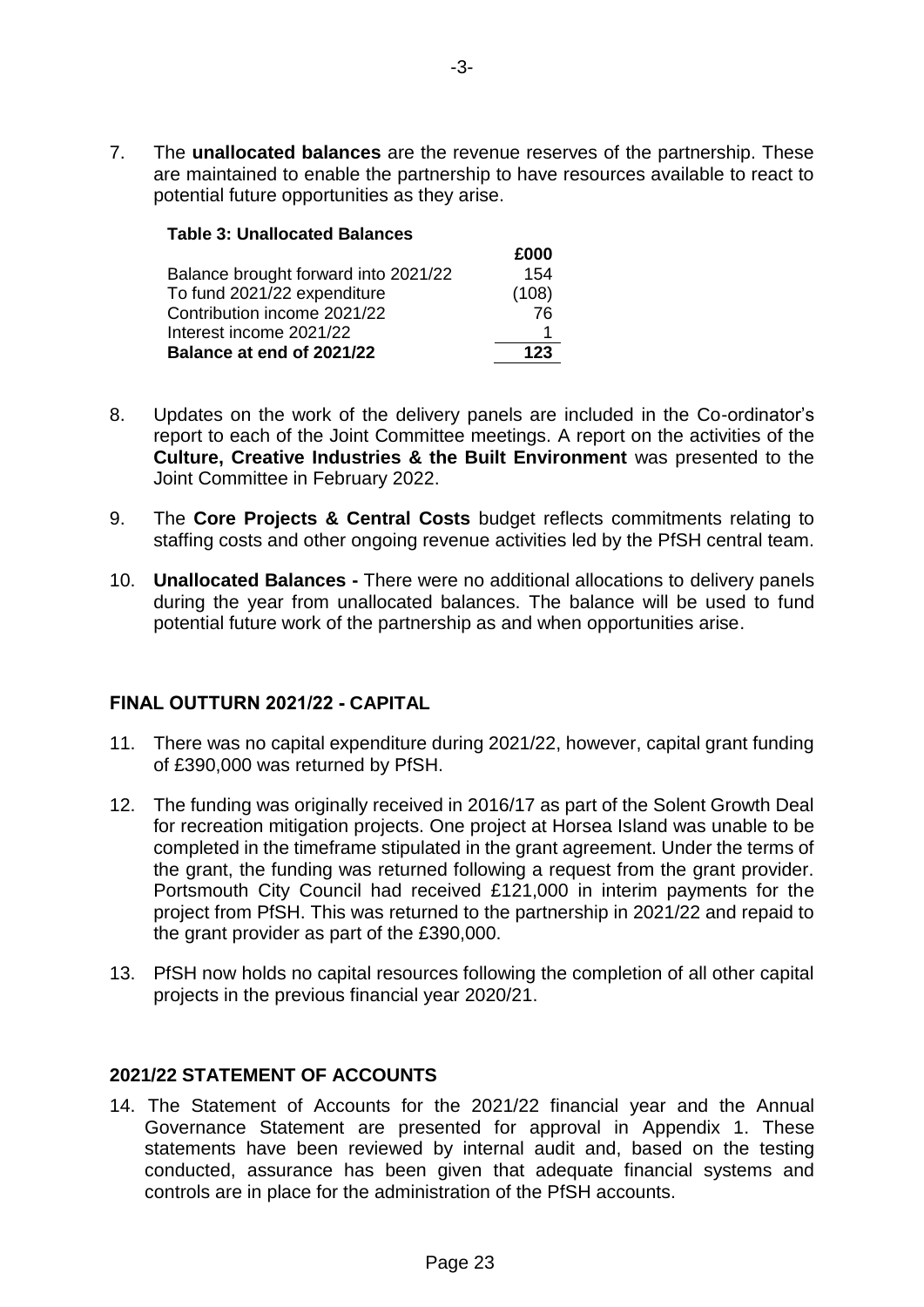# **REVENUE BUDGET 2022/23**

15. The revenue budget allocations for 2022/23 are shown in table 4. This is based on the 2022/23 budget as approved by the Joint Committee in February 2022. The Core and Panel budgets are unchanged but there is a minor change in the value of the unallocated balances following year-end.

| Table 4: Revenue Allocations 2022/23                 | 2022/23<br><b>Budget</b><br><b>Allocation</b><br>£000 |
|------------------------------------------------------|-------------------------------------------------------|
| Culture, Creative Industries & the Built Environment | 28                                                    |
| Core Projects & Central Costs                        | 98                                                    |
| <b>Total Core and Panel Budgets</b>                  | 126                                                   |

16. It is proposed that an **Unallocated Balance** of around £120,000 will be maintained to enable the partnership to have resources available to react to potential future opportunities as they arise.

#### **Table 5: Unallocated balances**

|                                    | £000  |
|------------------------------------|-------|
| Balance at end of 2021/22          | 123   |
| To fund 2022/23 budget             | (126) |
| Contribution income 2022/23        | 126   |
| Interest income 2022/23            |       |
| Forecast balance at end of 2022/23 | 123   |

#### **RECOMENDATION**

It is RECOMMENDED that the Joint Committee:-

- a) NOTES the outturn for the financial year 2021/22 (Table 2);
- b) APPROVES the Statement of Accounts for the 2021/22 financial year and the Annual Governance Statement (Appendix 1); and
- c) NOTES the revenue budget for 2022/23 as set out in the report (Table 4).

**Appendices – Appendix 1** - Statement of Accounts for the 2021/22 financial year and the Annual Governance Statement

#### **Background Papers:**

Joint Committee 14 February 2022 – Item 8: Budget Report Joint Committee 14 February 2022 – Item 12: The Future Operations of the Culture, Creative Industries and Built Environment Panel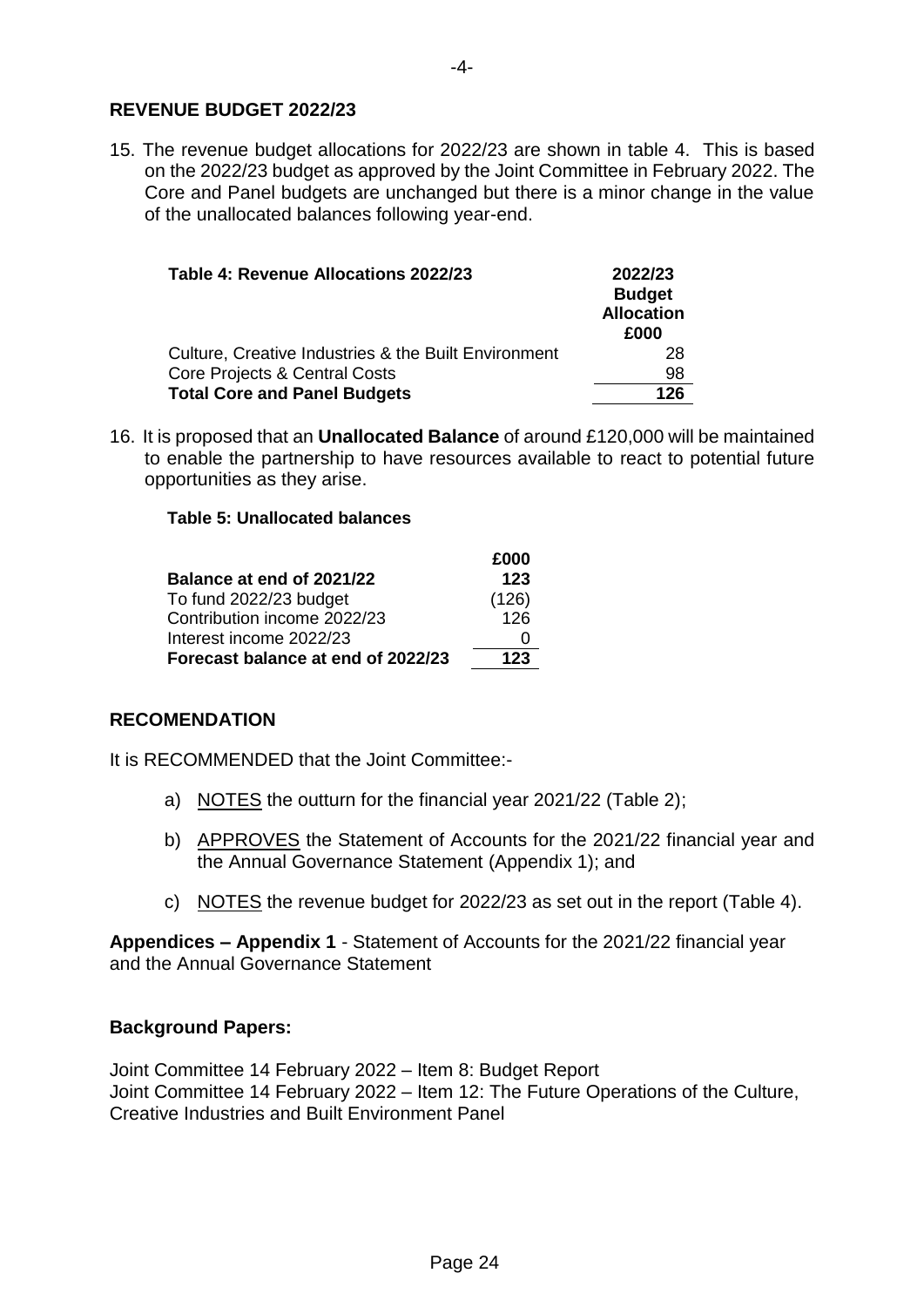**Enquiries:** 

For further information on this report please contact:

John Harrison, Executive Director – Finance & Commercialisation T: 023 8083 4897 E: john.harrison@southampton.gov.uk Jon Evans, Finance Business Partner T: 023 8083 3162

E: jonathan.evans @southampton.gov.uk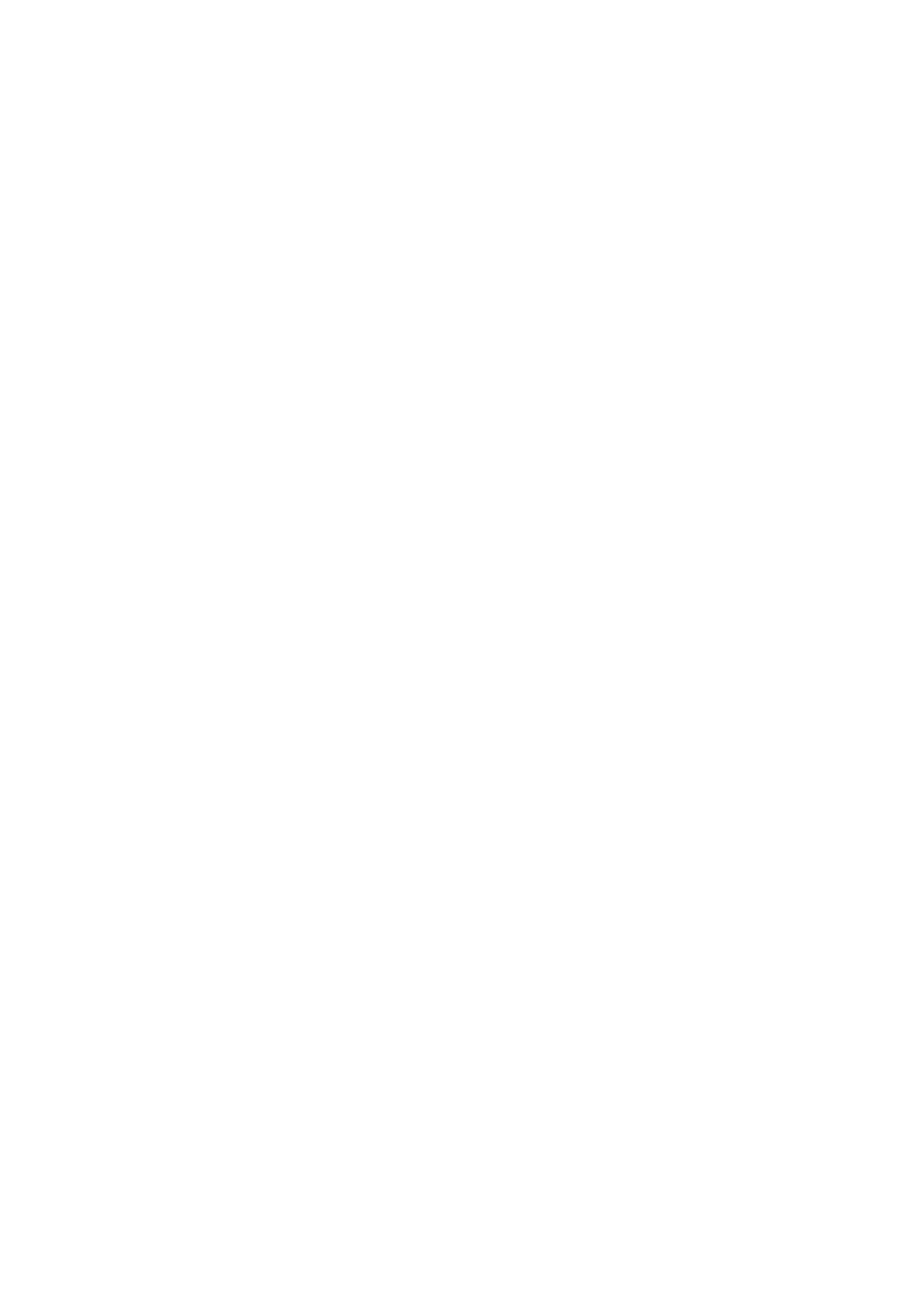Appendix 1



# Partnership for South Hampshire

# Statement of Accounts 2021/22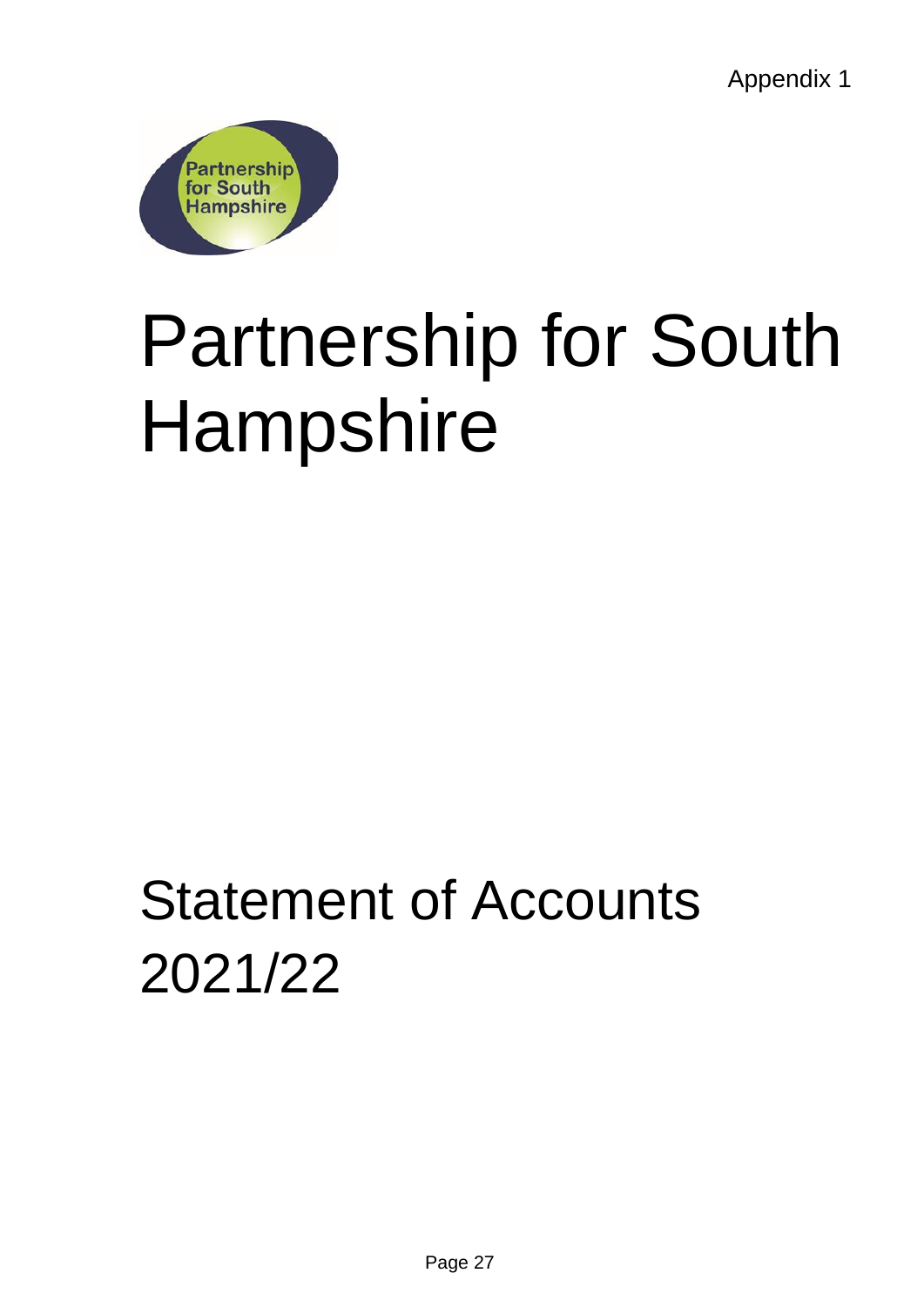# **PARTNERSHIP FOR SOUTH HAMPSHIRE STATEMENT OF ACCOUNTS 2021/22**

| Statement of responsibilities for the statement of accounts - Joint Committee 8          |
|------------------------------------------------------------------------------------------|
| Statement of responsibilities for the statement of accounts - Chief Financial Officer .9 |
|                                                                                          |
|                                                                                          |
|                                                                                          |
|                                                                                          |
|                                                                                          |
|                                                                                          |
|                                                                                          |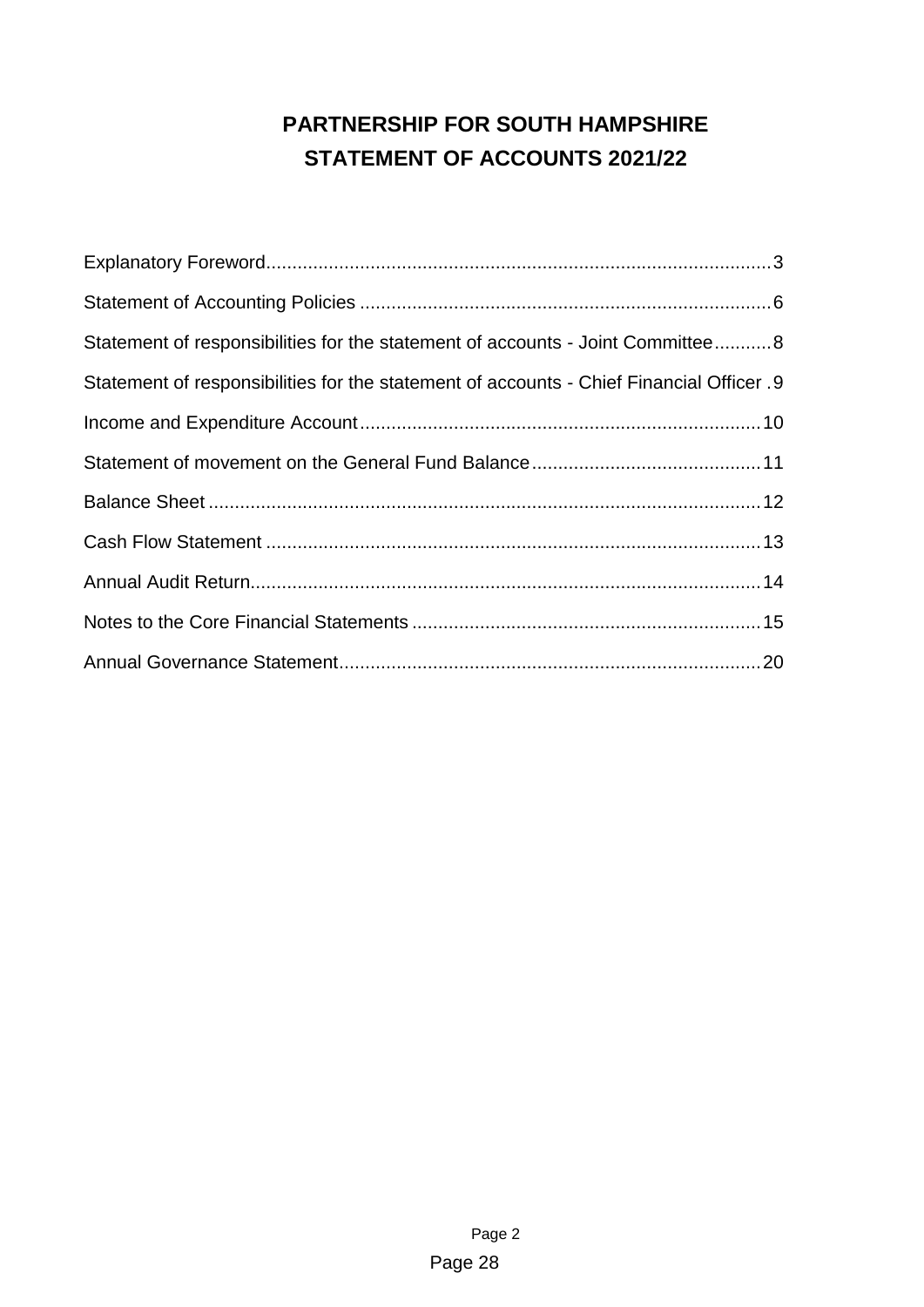# <span id="page-8-0"></span>**EXPLANATORY FOREWORD**

# **1. Introduction**

This document contains the Partnership for South Hampshire's (PfSH) Statement of Accounts for the year ended 31 March 2022.

This foreword contains:

- a summary of the various statements which make up the 2021/22 accounts;
- a broad picture of where the money comes from and what it is spent on; and
- a summary of the revenue expenditure on services and capital expenditure over the course of the year.

# **2. Summary of Statement of Accounts.**

The accounts for 2021/22 are set out on pages 6 to 18**.** They consist of the following**:**

- Statement of Accounting Policies sets out the policies adopted by the Joint Committee in preparing the Accounts.
- Statement of Responsibilities for the Statement of Accounts records the respective responsibilities of the Joint Committee and Chief Financial Officer.
- Income and Expenditure Account reports the net cost for the year of all the functions for which the Joint Committee is responsible and how they have been financed.
- Statement of Movement on General Fund Balance discloses the adjustments necessary to determine the movement on the General Fund Balance
- Balance Sheet this sets out the financial position on 31 March 2022.
- Cash Flow Statement this summarises cash coming in or going out from transactions with others for revenue and capital purposes.

In addition, the Annual Governance Statement, which reviews the effectiveness of the system of internal control, is included on pages 19 to 24.

# **3. Overall financial position**

As PfSH is not able to own any assets, the balance sheet total mainly represents the balance of funding being carried forward to the next financial year to fund ongoing PfSH programmes. The balance sheet position as at 31 March 2022 reflects a decrease of £301,000 compared to the previous year.

Revenue funding for 2020/21 was made up of carried forward of balances from 2020/21 and in year partner contributions.

Carry forward balances from 2021/22 will be used to part fund the 2022/23 programme. Subscriptions will continue in 2022/23 as agreed by the Joint Committee on 14th February 2022. This will enable the partnership to fund committed projects, undertake work in 2022/23 and also maintain an appropriate level of resources in reserves.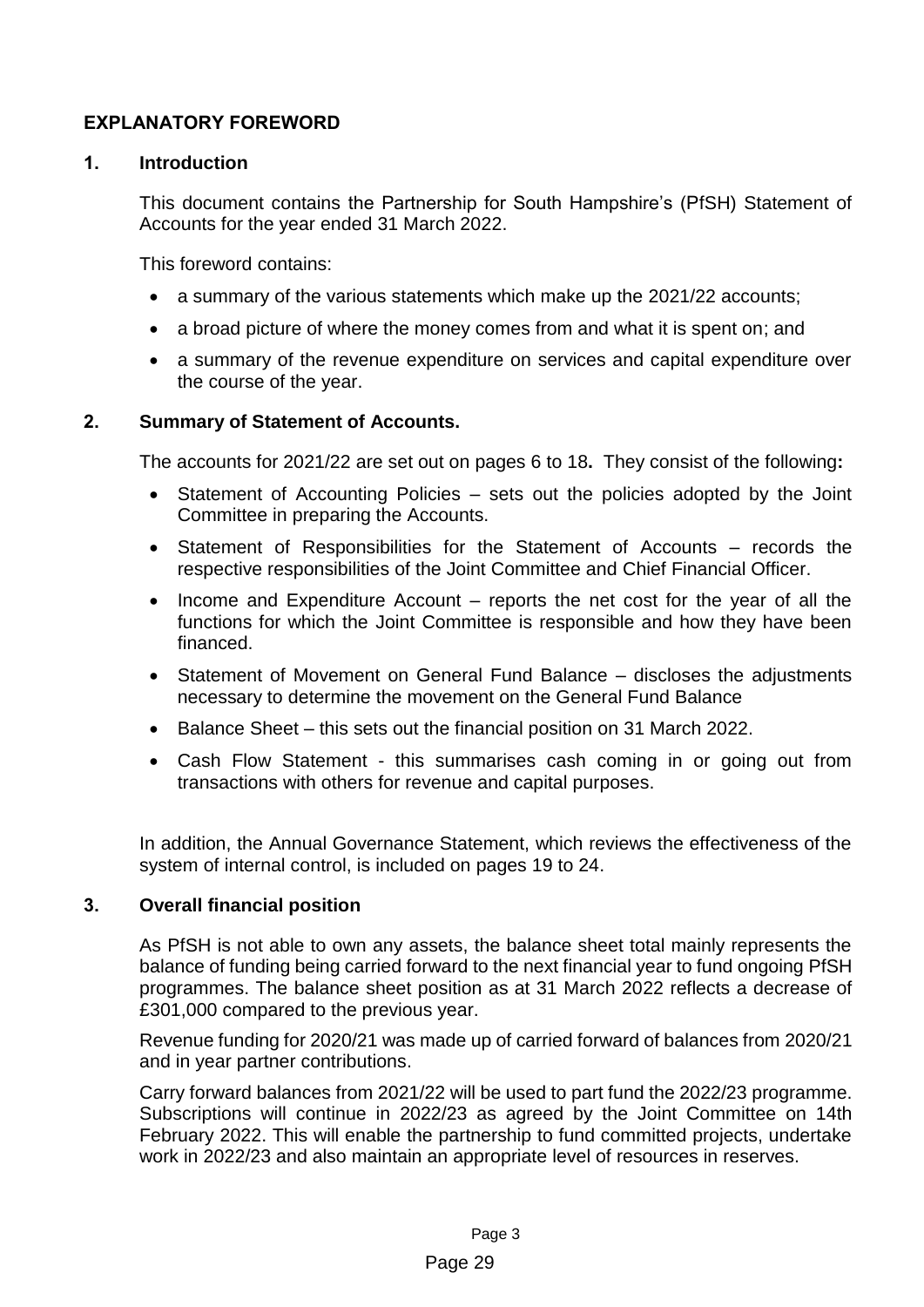# **4. Where the money comes from**

The Joint Committee's income in 2021/22 came from the carry forward of balances along with interest earned on those balances. Interest rates recovered slightly during 2021/22 so the balances held by PfSH earned £518 in 2021/22 compared to only £98 in the previous year.

| Table 1: Total Resources Available | 2021/22                   | 2021/22            | 2021/22           |
|------------------------------------|---------------------------|--------------------|-------------------|
|                                    | Approved<br><b>Budget</b> | Actual<br>received | <b>Difference</b> |
|                                    | £000s                     | £000s              | £000s             |
| <b>Revenue Funds</b>               |                           |                    |                   |
| Core funding (local authorities)   | 76                        | 76                 | 0                 |
| Other contributions                |                           |                    |                   |
| Interest on balances               |                           | 1                  |                   |
| Unallocated balances               | 154                       | 154                | 0                 |
| Total                              | 230                       | 231                | 1                 |

# **5. Overview of the year – revenue expenditure**

The main components of the 2021/22 revenue budget and actual expenditure are set out in Table 2 below.

| <b>Table 2 Revenue Allocations</b>                        | 2021/22                   | 2021/22        | 2021/22                   |
|-----------------------------------------------------------|---------------------------|----------------|---------------------------|
|                                                           | Approved<br><b>Budget</b> | Total<br>Spend | Under/<br>(Over)<br>Spend |
|                                                           | £000s                     | £000s          | £000s                     |
| Culture, Creative Industries and the Built<br>Environment | 13                        | 13             |                           |
| Greenprint for South Hampshire contribution               | 20                        | 20             | 0                         |
| Core Projects & Central Costs                             | 75                        | 75             | 0                         |
| Total                                                     | 108                       | 108            | 0                         |

# **6. Unallocated Balances**

The unallocated balances are the revenue reserves of the partnership. These are maintained to enable the partnership to have resources available to react to potential future opportunities as they arise.

|                                      | £000  |
|--------------------------------------|-------|
| Balance brought forward into 2021/22 | 154   |
| To fund 2021/22 expenditure          | (108) |
| Contribution income 2021/22          | 76    |
| Interest income 2021/22              |       |
| Balance at end of 2021/22            | 123   |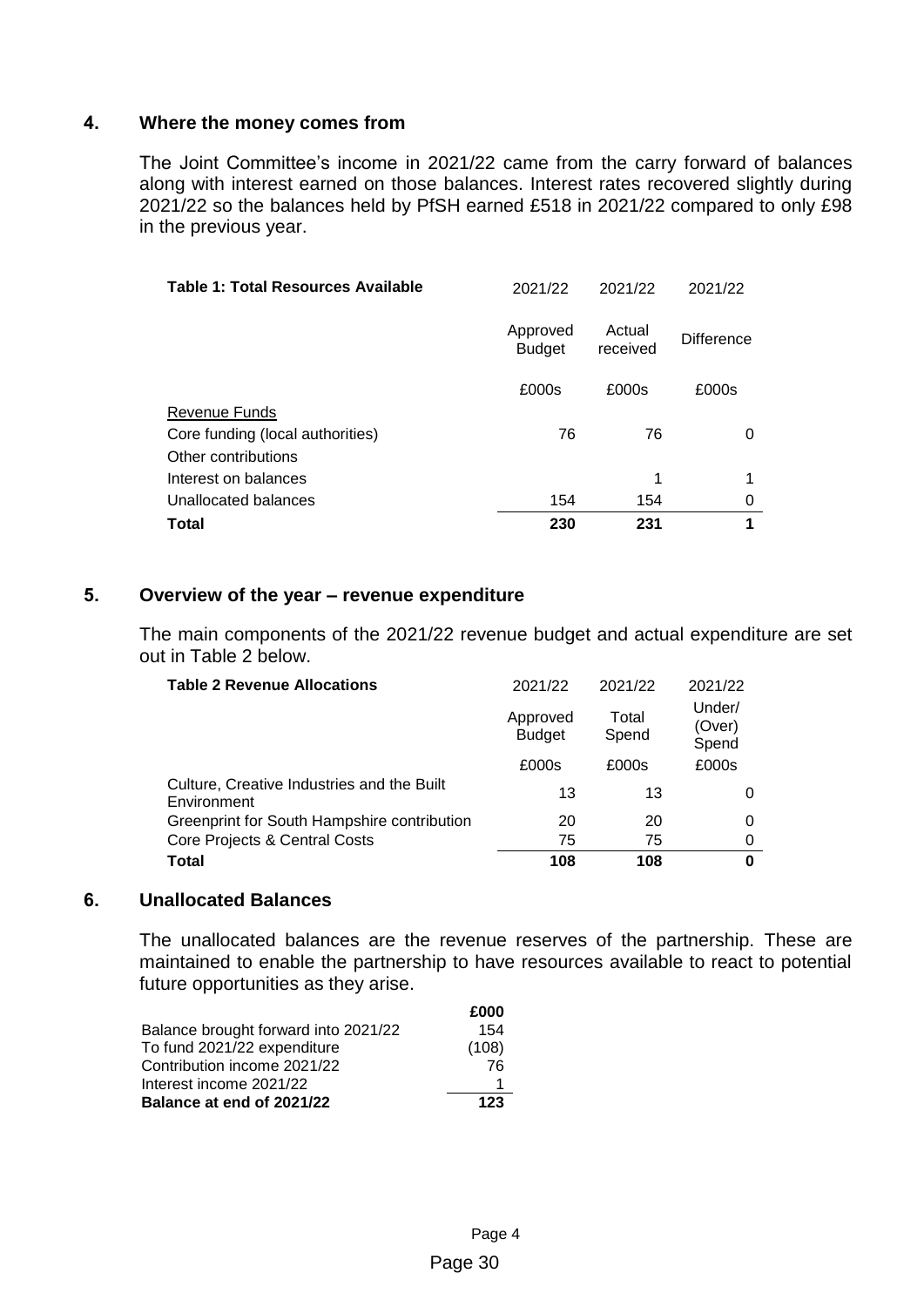# **7. Overview of the year – capital expenditure**

There was no capital expenditure during 2021/22, however, capital grant funding of £390,000 was returned by PfSH. The funding was originally received in 2016/17 as part of the Solent Growth Deal for recreation mitigation projects. One project at Horsea Island was unable to be completed in the timeframe stipulated in the grant agreement. Under the terms of the grant, the funding was returned following a request from the grant provider. Portsmouth City Council had received £121,000 in interim payments for the project from PfSH. This was returned to the partnership in 2021/22 and repaid to the grant provider as part of the £390,000. PfSH now holds no capital resources following the completion of all other capital projects in the previous financial year 2020/21.

# **8. Further information**

Further information can be obtained about the accounts from John Harrison, the Chief Financial Officer to the Partnership for South Hampshire Joint Committee at the Finance Department, Southampton City Council, The Civic Centre, Southampton, Hampshire, S014 7LY, telephone 023 8083 4897 or Email john.harrison@southampton.gov.uk.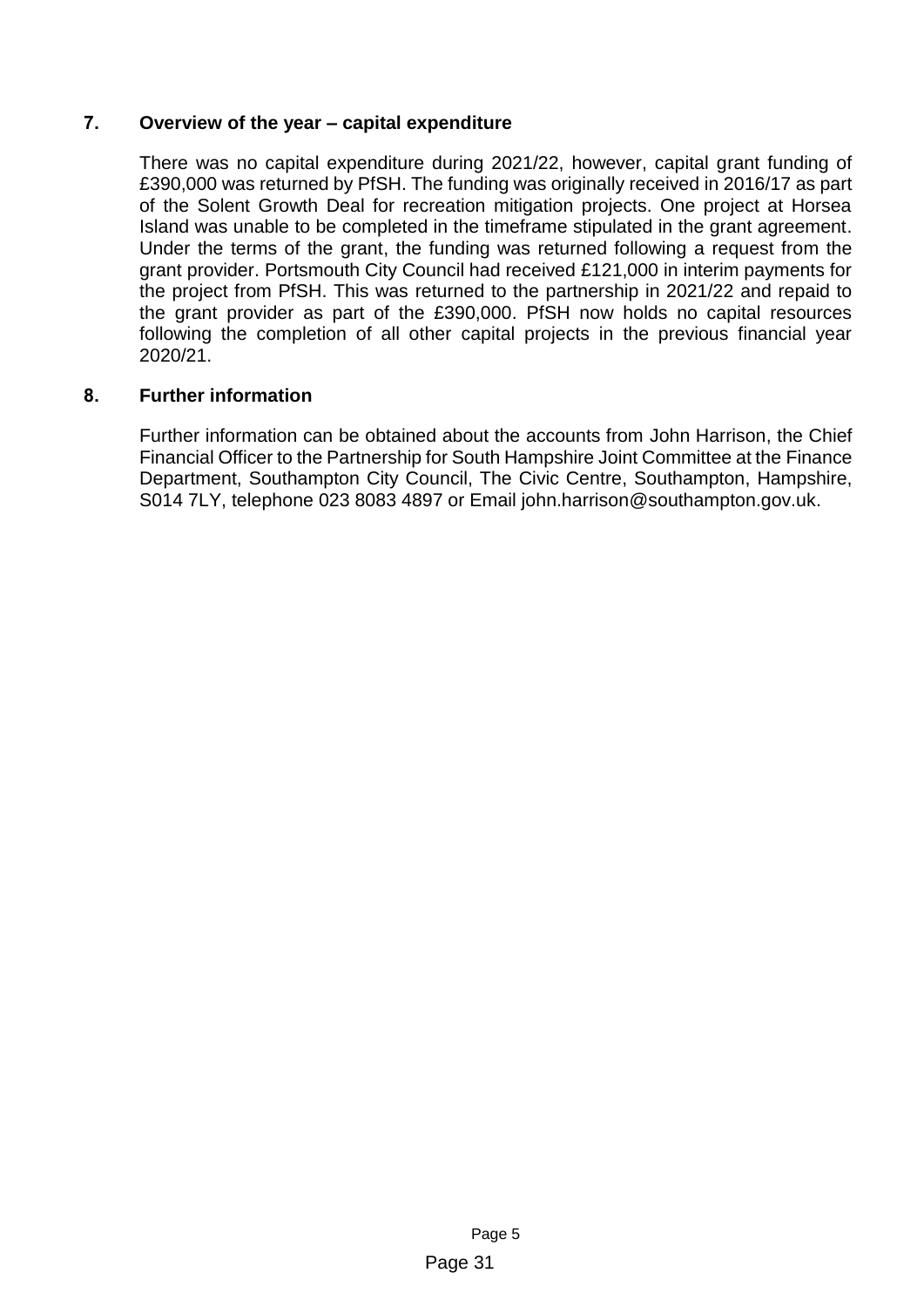# <span id="page-11-0"></span>**STATEMENT OF ACCOUNTING POLICIES**

# **1. General principles**

1.1 The accounts have been prepared in accordance with standard accounting practice. Any significant non-compliance is explained in the following notes.

# **2. Debtors and creditors**

2.1 Debtors and creditors have been accrued in accordance with standard accounting practice.

# **3. Reserves and provisions**

- 3.1 Specific amounts are set aside as reserves for future policy purposes or to cover contingencies. Reserves are created by transferring amounts in the Statement of Movement on the General Fund Balance. Expenditure on items for which the reserves were originally created is shown as service expenditure in the Income and Expenditure Account and then transferred back into the General Fund Balance Statement so that there is no net charge against council tax for the expenditure. Variations to earmarked reserves are shown in the notes to the accounts.
- 3.2 Provisions represent legal liabilities when the amount or date of payment is uncertain. They are charged to the revenue account in the year they are recognised.
- 3.3 PfSH currently maintains no such reserves or provisions.

# **4. Non-current Assets**

4.1 PfSH does not own any non-current assets.

# **5. Specific Revenue Government Grants**

- 5.1 Government grants for specific purposes are included in the accounts on the basis of the grant conditions that apply. These grants are shown against the relevant service in the Income and Expenditure Account.
- 5.2 PfSH did not received any grants during 2021/22.

# **6. Financial Instruments**

- 6.1 In accordance with Financial Reporting Standard (FRS 102) long-term debtors, debtors, payments in advance and temporary lending are classified as loans and receivable financial instruments. Creditors, receipts in advance and temporary and long-term borrowing are classified as financial liabilities at amortised cost.
- 6.2 The Joint Committee has not granted any soft loans.

# **7. Corporate and Democratic Core Expenditure**

7.1 Expenditure incurred on the corporate management team is deemed to be across all areas of PfSH activities, and has not been re-allocated to any specific PfSH activity.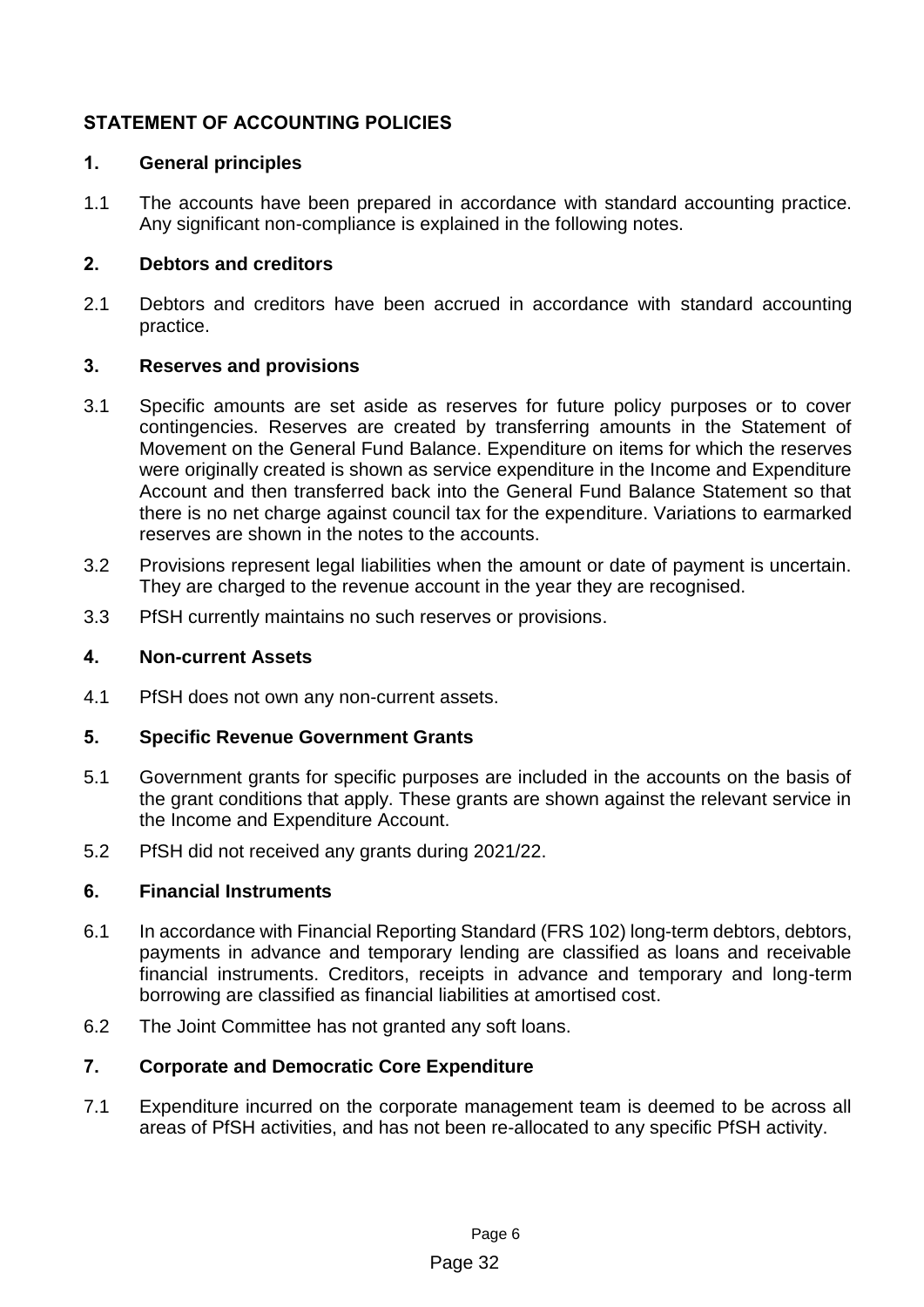# **8. Service Expenditure Analysis**

8.1 Expenditure has been allocated directly to the relevant service line, and there has been no apportionment of any expenditure.

# **9. Accounting for VAT**

9.1 Claims for re-imbursement from other local authorities are paid net of VAT. Any claims from other bodies not able to reclaim VAT are paid gross.

# **10. Interest**

10.1 Interest is calculated using the 6-month gilt yield average interest rate on the average fund balance held by Southampton City Council on behalf of PfSH.

# **11. Liquid Resources and Cash**

11.1 The Joint Committee includes cash in its categorisation of liquid resources on the basis that this is actually held as cash. No other resources are held that are readily convertible to cash.

# **12. Fair Value**

12.1 All financial assets and financial liabilities carried in the statements are short term so have been valued at face value, which is a reasonable assessment of fair value.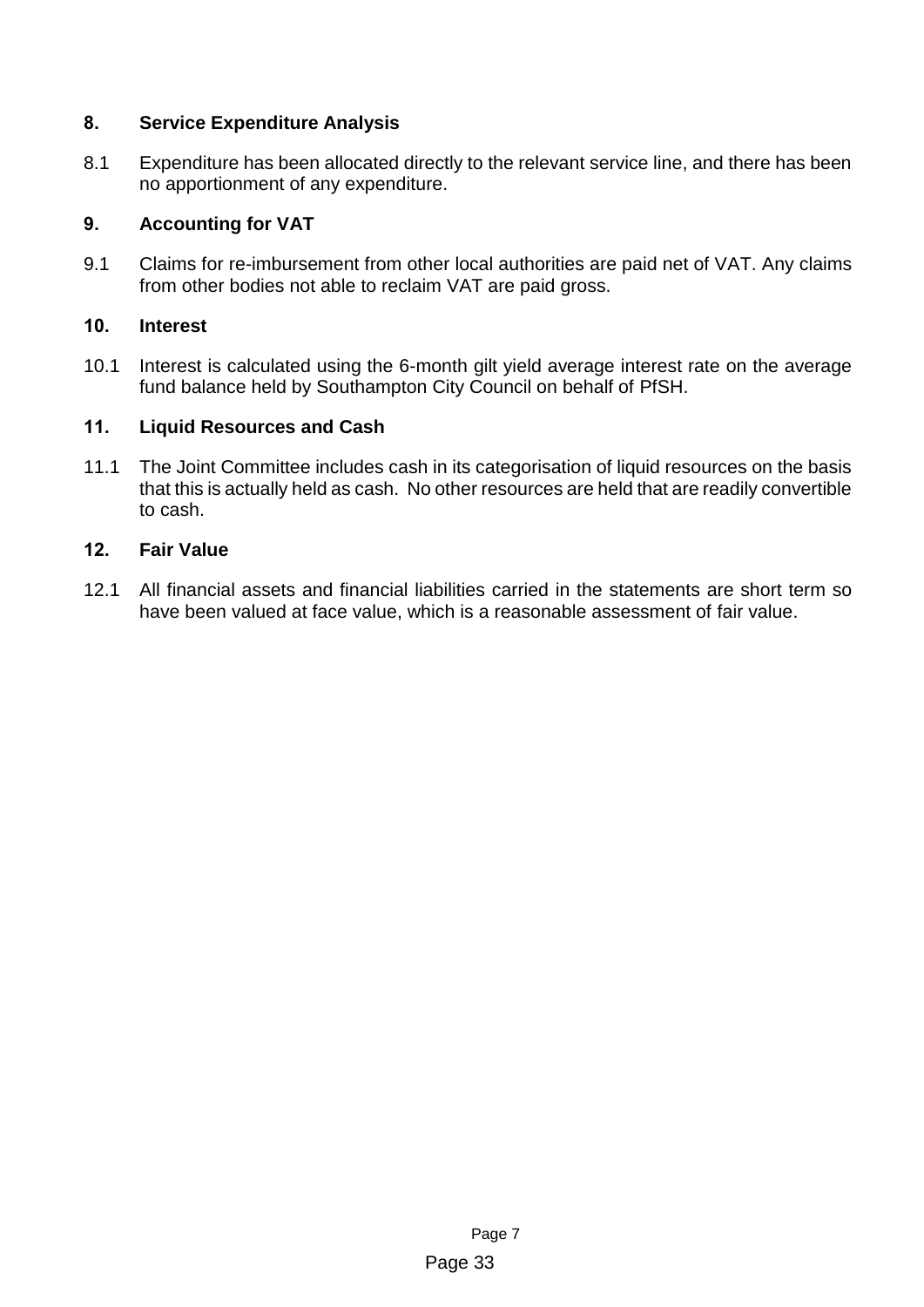# <span id="page-13-0"></span>**STATEMENT OF RESPONSIBILITIES FOR THE STATEMENT OF ACCOUNTS - JOINT COMMITTEE**

# **1. The Joint Committee's responsibilities**

The Joint Committee is required:

- To make arrangements for the proper administration of its financial affairs and to ensure that one of its officers has the responsibility for the administration of those affairs. For this Joint Committee, that officer is the Chief Financial Officer.
- To manage its affairs so as to secure economic, efficient and effective use of resources and safeguard its assets.
- To approve the Statement of Accounts.

# **2. The Chairman's Statement**

I certify that the Statement of Accounts for 2021/22 were considered and approved at the Joint Committee meeting on 5<sup>th</sup> July 2022

# **Councillor Seán Woodward**

Chairman – Joint Committee 5<sup>th</sup> July 2022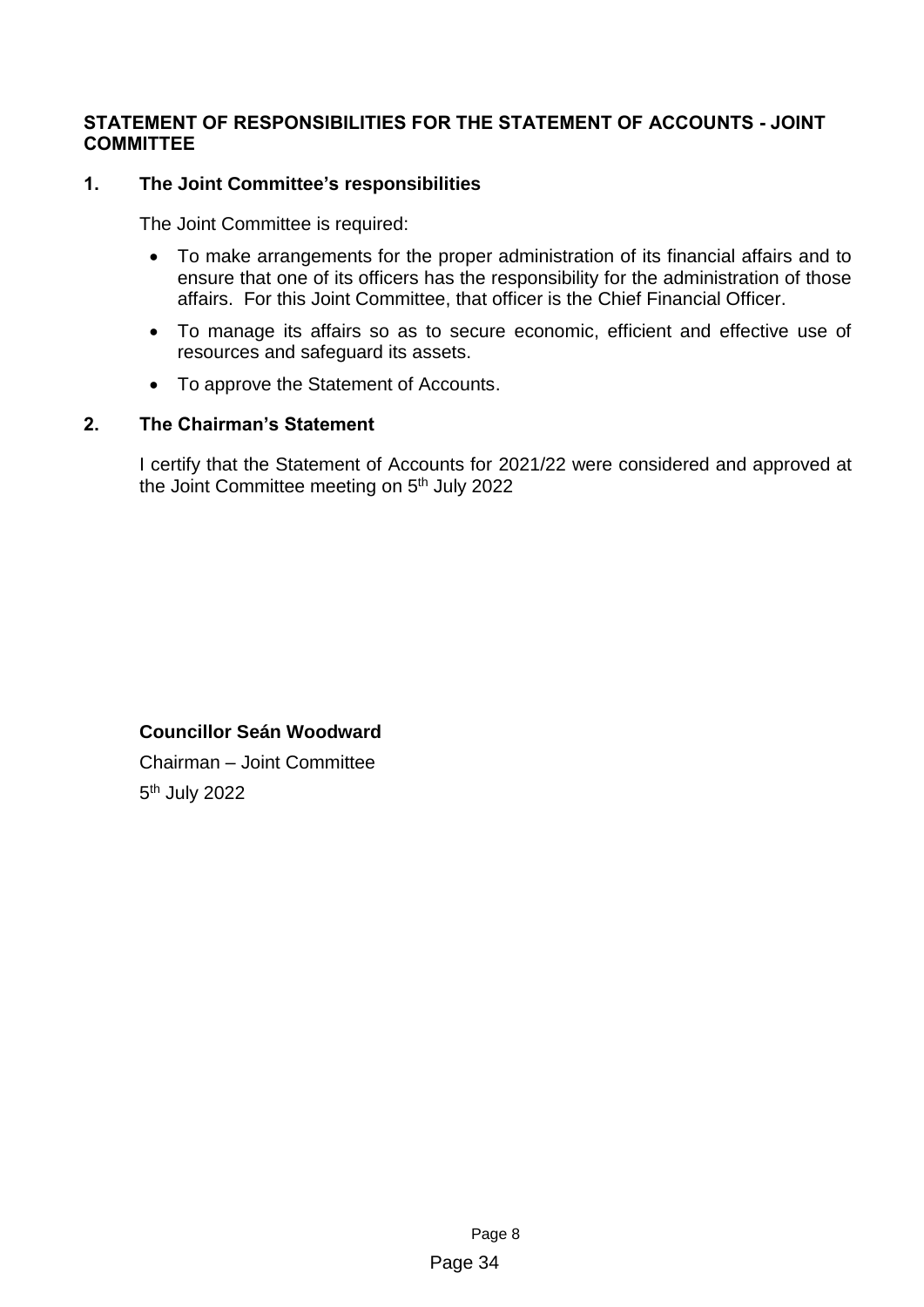# <span id="page-14-0"></span>**STATEMENT OF RESPONSIBILITIES FOR THE STATEMENT OF ACCOUNTS - CHIEF FINANCIAL OFFICER**

# **1. The Chief Financial Officer's responsibilities**

The Chief Financial Officer is responsible for the preparation of the Joint Committee's Statement of Accounts in accordance with proper practices as was agreed with the Audit Commission.

In preparing this statement of accounts, the Chief Financial Officer has sought to:

- select suitable accounting policies and apply them consistently,
- make judgements and estimates that were reasonable and prudent.

The Chief Financial Officer has also:

- kept proper records which are up to date,
- taken reasonable steps for the prevention and detection of fraud and other irregularities.

# **2. The Chief Financial Officer's statement**

I certify that the Statement of Accounts presents fairly the financial position of the Partnership for South Hampshire as at 31 March 2022 and its income and expenditure for the year ended 31 March 2022.

**John Harrison** Chief Financial Officer 5<sup>th</sup> July 2022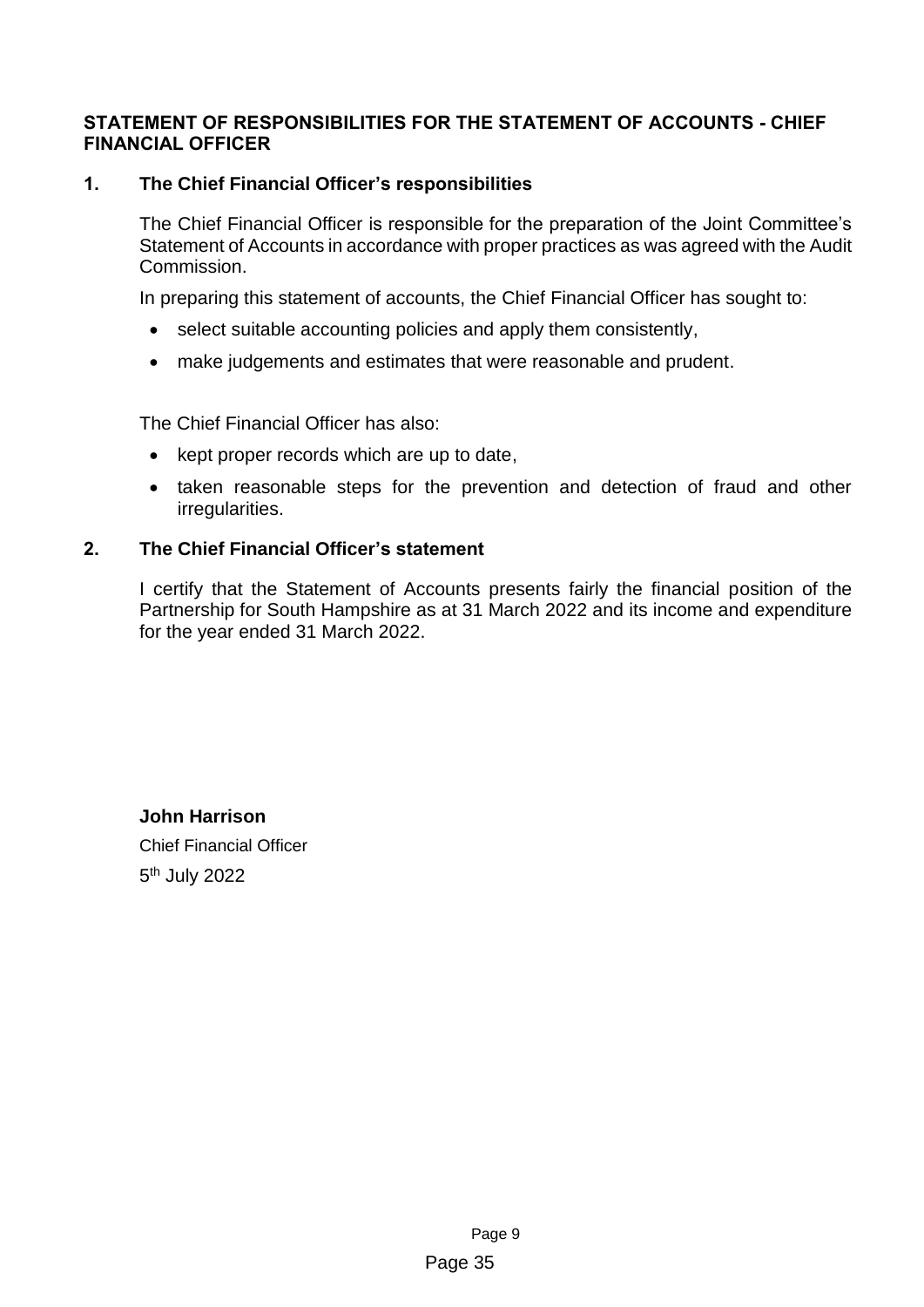# Appendix 1

# **INCOME AND EXPENDITURE ACCOUNT**

<span id="page-15-0"></span>

| <b>Net</b><br><b>Expenditure</b><br>2020/21 |                                                          | Revenue<br><b>Expenditure</b> | <b>Specific</b><br><b>Income</b> | <b>Net</b><br>Revenue<br><b>Expenditure</b> | <b>Payments</b><br>for Capital<br><b>Purposes</b> | <b>Net</b><br><b>Expenditure</b><br>2021/22 |
|---------------------------------------------|----------------------------------------------------------|-------------------------------|----------------------------------|---------------------------------------------|---------------------------------------------------|---------------------------------------------|
| £                                           |                                                          | £                             | £                                | £                                           | £                                                 | £                                           |
|                                             | <b>Cultural, Environmental and Planning Services:</b>    |                               |                                  |                                             |                                                   |                                             |
| 37.500                                      | Culture, Creative Industries & The Built Environment     | 12,500                        |                                  | 12,500                                      |                                                   | 12,500                                      |
| 268,507                                     | Local Growth Deal (Solent Recreation Mitigation Project) |                               |                                  |                                             | (121, 093)                                        | (121, 093)                                  |
| 306,507                                     |                                                          | 12,500                        |                                  | 12,500                                      | (121, 093)                                        | (108, 593)                                  |
|                                             |                                                          |                               |                                  |                                             |                                                   |                                             |
|                                             | <b>Corporate and Democratic Core:</b>                    |                               |                                  |                                             |                                                   |                                             |
| 80,766                                      | <b>Central Costs</b>                                     | 95,515                        |                                  | 95,515                                      |                                                   | 95,515                                      |
| 80,766                                      |                                                          | 95,515                        |                                  | 95,515                                      |                                                   | 95,515                                      |
| 386,773                                     | <b>Net Cost of Services</b>                              | 108,015                       |                                  | 108,015                                     | (121, 093)                                        | (13,078)                                    |
| (98)                                        | <b>Interest Received</b>                                 |                               |                                  |                                             |                                                   | (518)                                       |
| 386,675                                     | <b>Net Operating Expenditure</b>                         |                               |                                  |                                             |                                                   | (13, 596)                                   |
| (75, 750)                                   | <b>Partnership Contributions</b>                         |                               |                                  |                                             |                                                   | (75, 750)                                   |
|                                             | Local Growth Deal (Solent Recreation Mitigation Project) |                               |                                  |                                             |                                                   | 390,000                                     |
| 310,925                                     | Surplus(-)/Deficit(+) for Year                           |                               |                                  |                                             |                                                   | 300,654                                     |

Page 10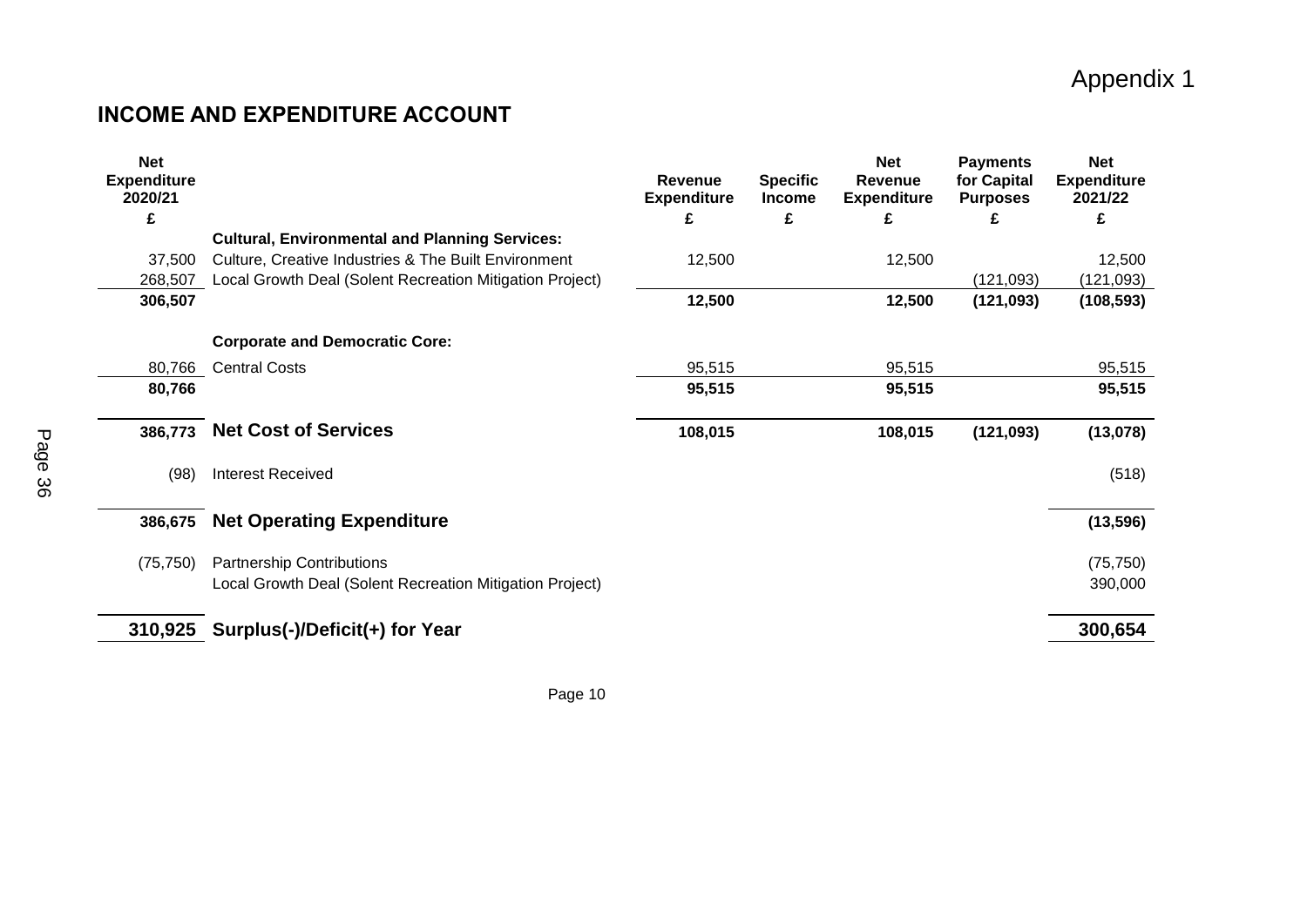# <span id="page-16-0"></span>**STATEMENT OF MOVEMENT ON THE GENERAL FUND BALANCE**

The Income & Expenditure account shows actual financial performance for the year, measured in terms of resources consumed, and generated over the last 12 months. However, the General Fund balance takes account of reserves built up in the past and contributions to reserves for future expenditure. This statement summarises the differences between the outturn on the Income & Expenditure account and the General Fund balance.

| 2020/21<br><b>Total</b><br>£ |                                                                             | 2021/22<br><b>Revenue</b><br>£ | 2021/22<br>Capital<br>£ | 2021/22<br><b>Total</b><br>£ |
|------------------------------|-----------------------------------------------------------------------------|--------------------------------|-------------------------|------------------------------|
| (734, 805)                   | <b>General Fund Balance Brought</b><br>Forward (Restated)                   | (154,973)                      | (268, 907)              | (423,881)                    |
| 310,925                      | Surplus(-)/Deficit(+) for the year on<br>the Income and Expenditure Account | 31,747                         | 268,907                 | 300,654                      |
| 423,881                      | <b>Balance on General Fund Carried</b><br><b>Forward</b>                    | 123,227                        | 0                       | 123,227                      |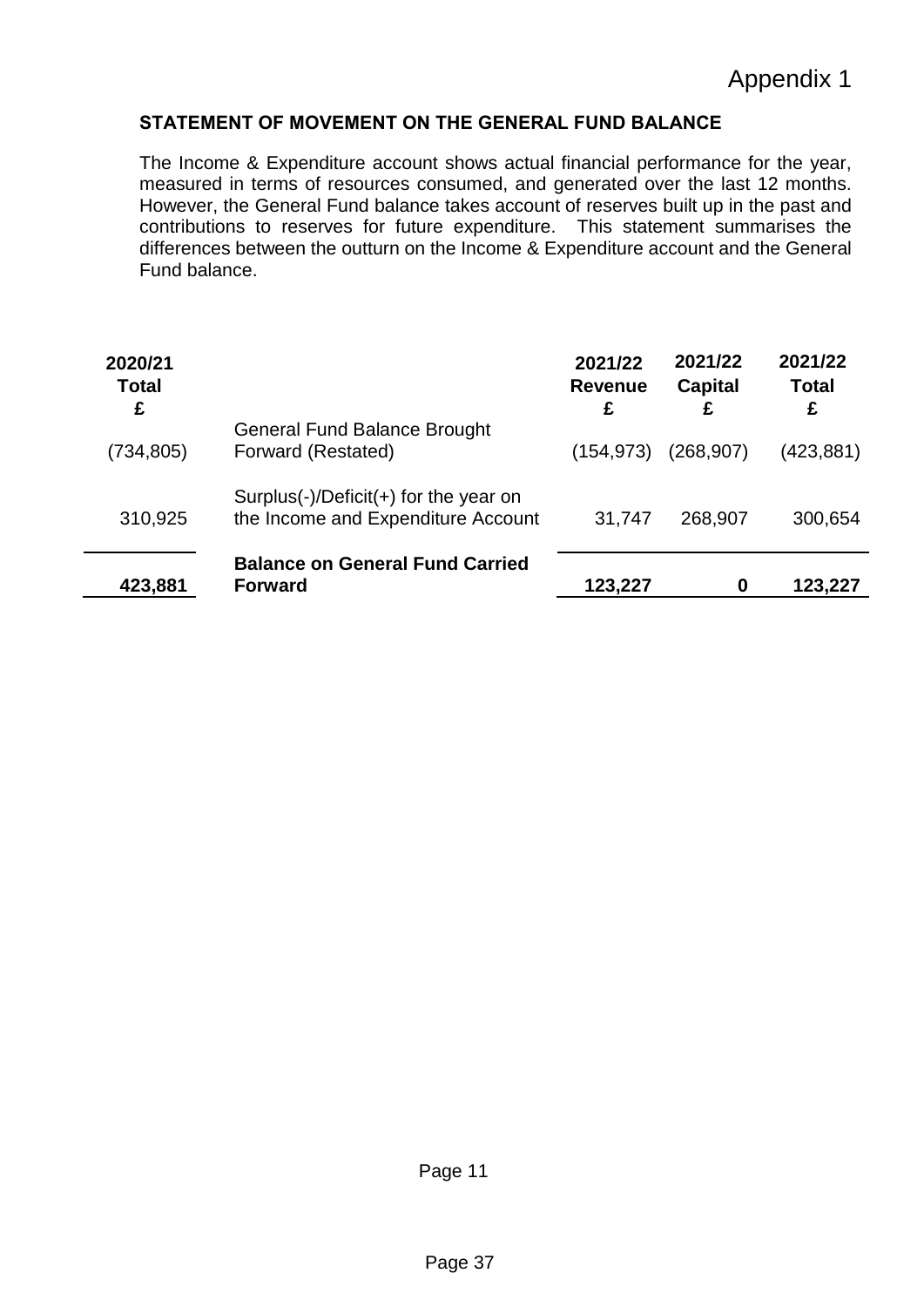# <span id="page-17-0"></span>**BALANCE SHEET**

<span id="page-17-1"></span>

| 2020/21<br>£ |                                         | 2021/22<br>£ |
|--------------|-----------------------------------------|--------------|
|              | <b>Current Assets:</b>                  |              |
| 23,600       | <b>Debtors</b>                          | 22,700       |
| 587,461      | Cash                                    | 117,027      |
| 611,061      | <b>Total Current Assets</b>             | 139,727      |
|              | <b>Current Liabilities:</b>             |              |
| 187,180      | Creditors                               | 16,500       |
| 187,180      | <b>Total Current Liabilities</b>        | 16,500       |
| 423,881      | <b>Net Current (Liabilities)/Assets</b> | 123,227      |
|              | <b>Financed By:</b>                     |              |
|              | <b>General Reserves:</b>                |              |
| 154,973      | For Revenue Purposes                    | 123,227      |
| 268,907      | <b>For Capital Purposes</b>             |              |
| 423,881      |                                         | 123,227      |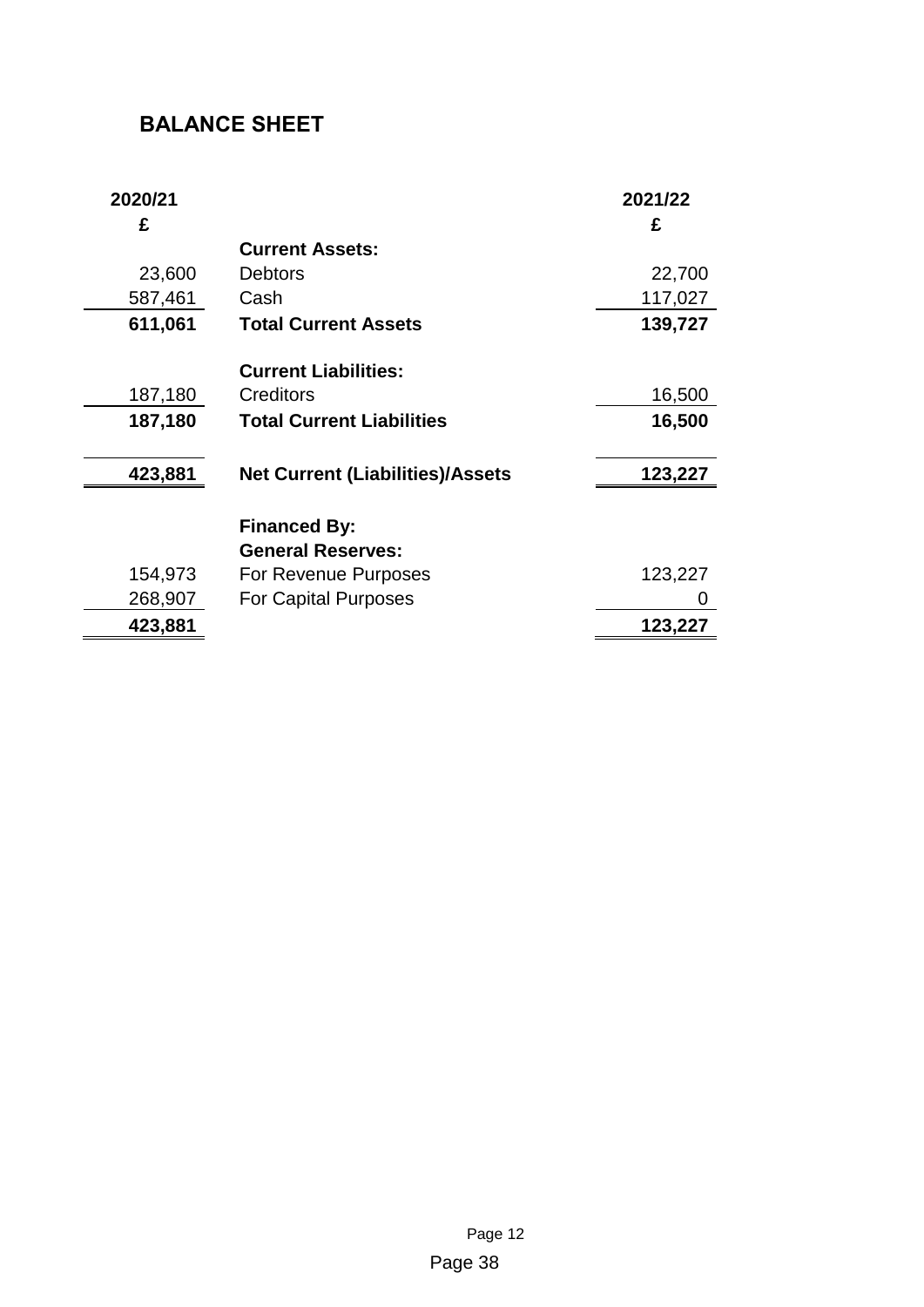# **CASH FLOW STATEMENT**

| 2020/21<br>£       |                                                    | 2021/22<br>£       |
|--------------------|----------------------------------------------------|--------------------|
|                    | <b>Revenue Activities</b>                          |                    |
|                    | <b>Cash Outflows:</b>                              |                    |
| 118,671<br>118,671 | <b>Operating Costs</b>                             | 278,695<br>278,695 |
|                    | <b>Cash Inflows:</b>                               |                    |
| (92, 650)          | Other Income                                       | (76,650)           |
| (92, 650)          |                                                    | (76, 650)          |
|                    | Net Cash inflow(-)/outflow(+) from revenue         |                    |
| 26,021             | activities                                         | 202,045            |
|                    | <b>Returns on Investments and Servicing of</b>     |                    |
|                    | <b>Finance</b><br><b>Cash Inflow:</b>              |                    |
| (98)               | <b>Interest Received</b>                           | (518)              |
|                    |                                                    |                    |
|                    | Net Cash inflow(-)/outflow(+) from Servicing       |                    |
| (98)               | of Finance                                         | (518)              |
|                    |                                                    |                    |
|                    | <b>Capital Activities</b><br><b>Cash Outflows:</b> |                    |
| 107,927            | <b>Grants for Capital Purposes</b>                 | (121, 093)         |
| 107,927            |                                                    |                    |
|                    | <b>Cash Inflows:</b>                               |                    |
|                    | Capital grants                                     | 390,000            |
|                    |                                                    |                    |
|                    | Net Cash inflow(-)/outflow(+) from Capital         |                    |
| 107,927            | <b>Activities</b>                                  | 268,907            |
| 133,849            | Net Cash Inflow(-)/Outflow(+)                      | 470,434            |
|                    |                                                    |                    |

Note: Cash inflows are shown as negative numbers (-), outflows as positive.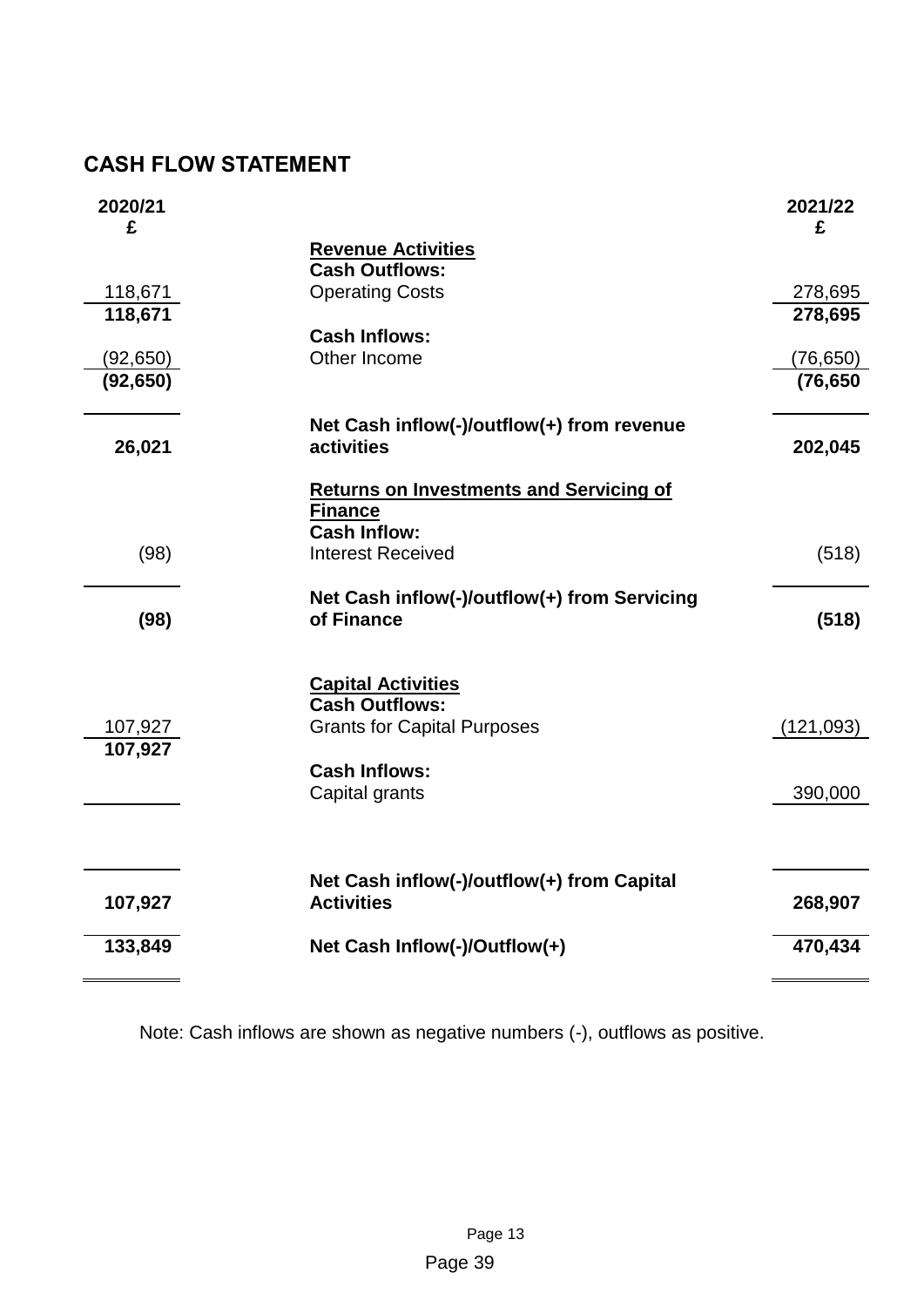# <span id="page-19-0"></span>**ANNUAL AUDIT RETURN**

|                                            | Y/E<br>£   | Y/E<br>31 Mar 2022 31 Mar 2021<br>£ |
|--------------------------------------------|------------|-------------------------------------|
| 1. Balances Brought Forward                | 423,881    | 734,805                             |
| 2. Income From Local Taxation and/or Levy  |            |                                     |
| 3. Total Other Receipts                    | (313, 732) | 75,849                              |
| 4. Staff Costs                             |            |                                     |
| 5. Loan Interest/Capital Repayments        |            |                                     |
| 6. All Other Payments                      | (13,078)   | (386, 773)                          |
| 7. Balances Carried Forward (1+2+3-4-5-6)  | 123,227    | 423,881                             |
| 8. Total Cash and Short Term Investments   | 117,027    | 587,461                             |
| 9. Total Fixed Assets and Long Term Assets |            |                                     |
| 10. Total Borrowings                       | 6,200      | (163, 580)                          |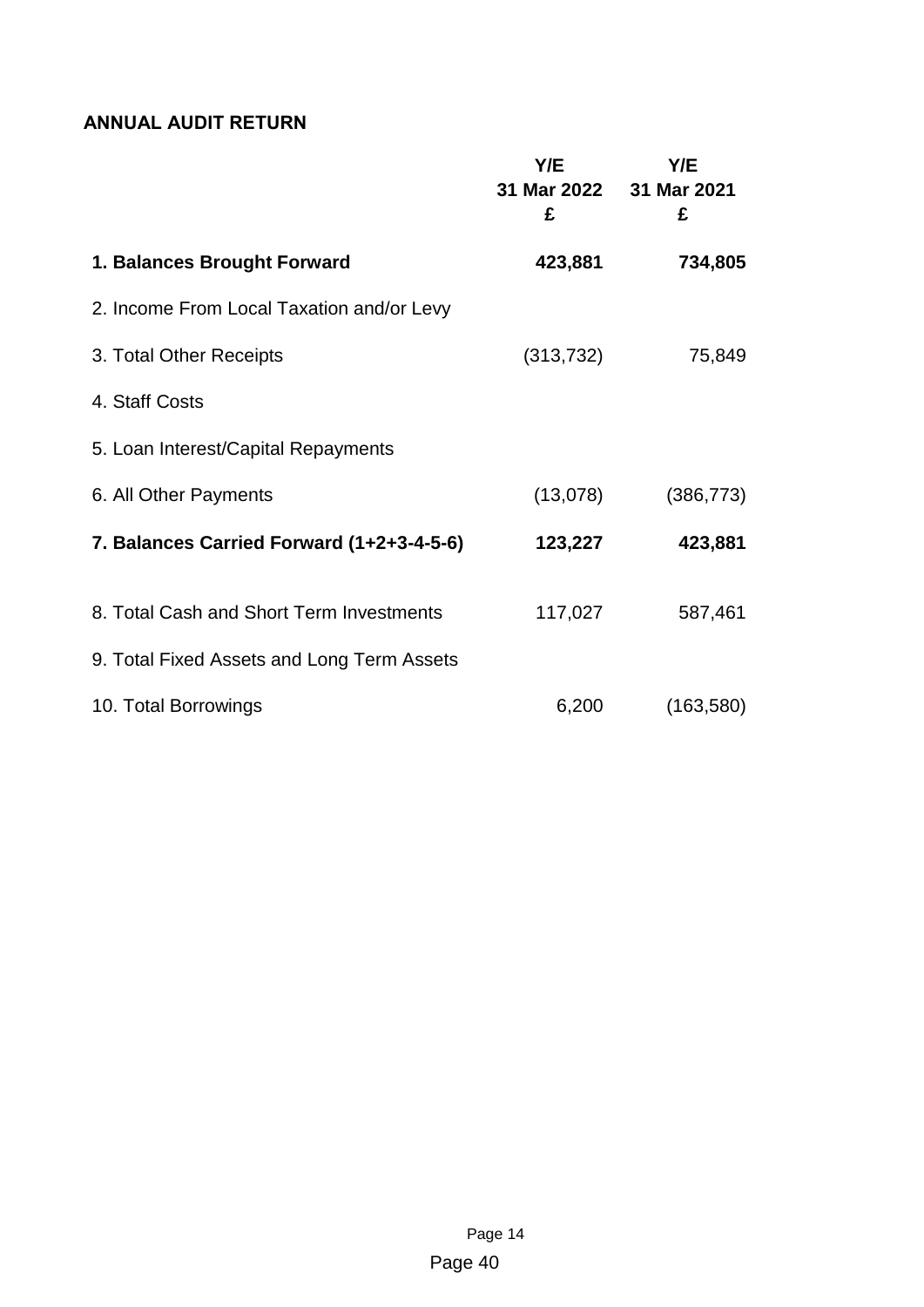# <span id="page-20-0"></span>**NOTES TO THE CORE FINANCIAL STATEMENTS**

# **1. Apportionment of Costs from Corporate and Democratic Core**

1.1 All costs incurred by the PfSH corporate management team cover all PfSH activities, and are not attributable to any individual Delivery Panel. There has therefore been no apportionment of these costs.

# **2. Interest Received**

2.1 Interest is calculated using the 6 month gilt yield average interest rate on the average fund balance held by Southampton City Council on behalf of PfSH.

# **3. Partner Contributions to PfSH**

3.1 The table below shows the contributions made by each partner in 2021/22.

| <b>Council</b>                            | 2021/22 | 2020/21 |
|-------------------------------------------|---------|---------|
|                                           | £       | £       |
| <b>East Hampshire District Council</b>    | 900     | 900     |
| <b>Eastleigh Borough Council</b>          | 5,200   | 5,200   |
| Fareham Borough Council                   | 5,200   | 5,200   |
| <b>Gosport Borough Council</b>            | 3,500   | 3,500   |
| <b>Hampshire County Council</b>           | 22,700  | 22,700  |
| <b>Havant Borough Council</b>             | 5,200   | 5,200   |
| <b>New Forest District Council</b>        | 3,500   | 3,500   |
| <b>New Forest National Park Authority</b> | 750     | 750     |
| <b>Portsmouth City Council</b>            | 15,700  | 15,700  |
| <b>Southampton City Council</b>           | 10,500  | 10,500  |
| <b>Test Valley Borough Council</b>        | 1,700   | 1,700   |
| <b>Winchester City Council</b>            | 900     | 900     |
|                                           | 75,750  | 75,750  |

# **4. Payments from PfSH to Partners**

4.1 The table below sets out payments made to partners from PfSH:

| <b>Council</b>                    | 2021/22 2020/21 |         |
|-----------------------------------|-----------------|---------|
|                                   | £               | £       |
| Fareham BC                        |                 | 1,588   |
| Hampshire CC                      |                 |         |
| Havant BC                         |                 | 221,023 |
| Portsmouth CC                     | 332,422         | 73,267  |
| Southampton CC                    | 12,000          | 59,484  |
| <b>Winchester CC</b>              |                 |         |
| <b>Total Payments to Partners</b> | 344,422 355,361 |         |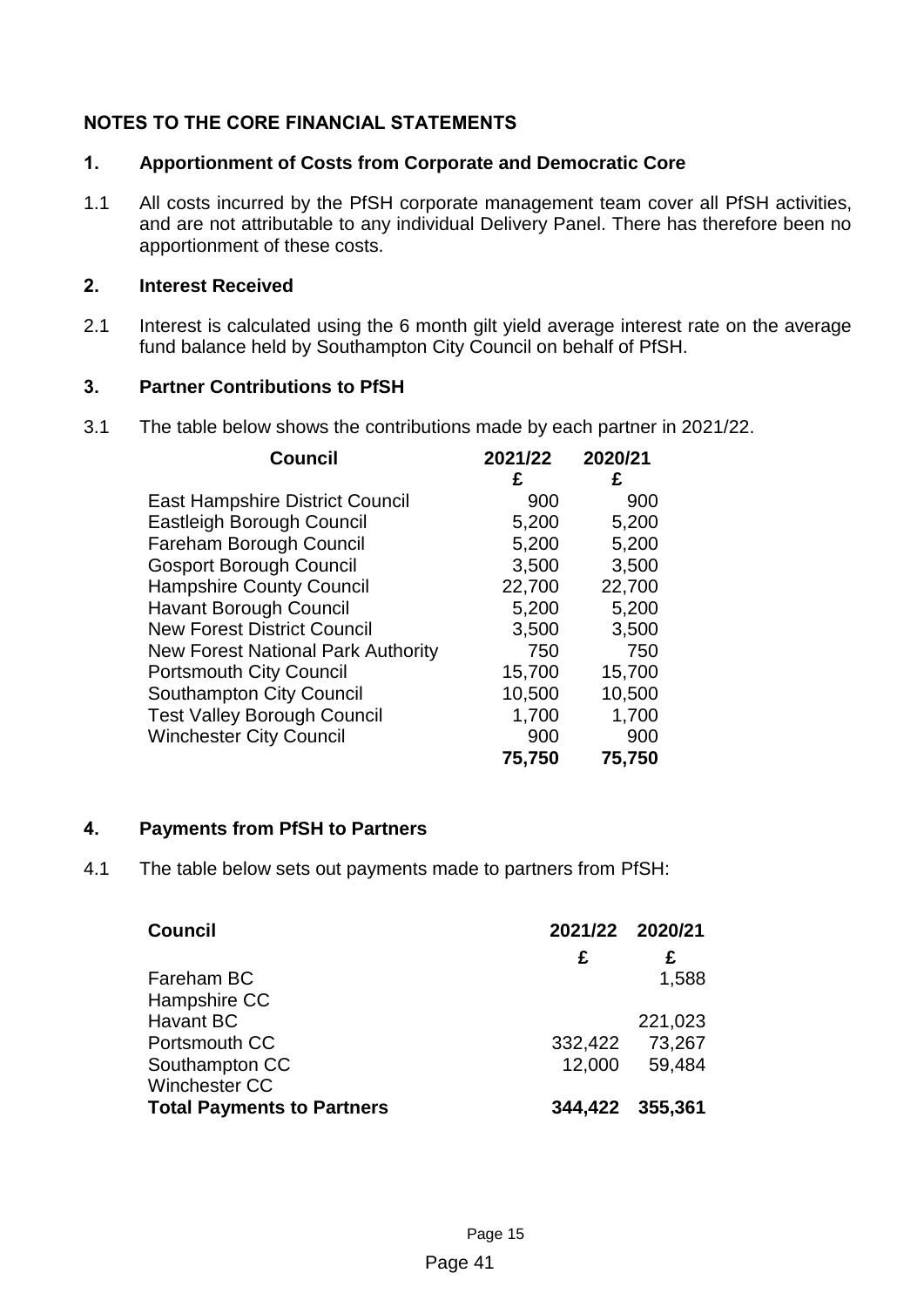# **5. Grants Received by PfSH**

5.1 PfSH received no grant funding during 2021/22.

# **6. Debtors**

|                                | 2021/22 2020/21 |               |
|--------------------------------|-----------------|---------------|
|                                |                 | $\mathbf{F}$  |
| <b>Other Local Authorities</b> |                 | 22,700 23,600 |
|                                |                 | 22,700 23,600 |

# **7. Creditors**

|                                | 2021/22 2020/21 |                  |
|--------------------------------|-----------------|------------------|
|                                | £.              | £                |
| <b>Other Local Authorities</b> |                 | 16,500 177,180   |
| <b>Sundry Creditors</b>        |                 | $0 \quad 10,000$ |
|                                |                 | 16,500 187,180   |

# **8. Reconciliation of Income and Expenditure Account to net cash inflow from revenue activities**

|                                                                                                                              | 2021/22 2020/21<br>£ | £               |
|------------------------------------------------------------------------------------------------------------------------------|----------------------|-----------------|
| Surplus(-)/Deficit(+) on Income & Expenditure<br>Account                                                                     | 31,747               | 42,418          |
| Increase(+)/Decrease(-) in Debtors<br>Increase(-)/Decrease(+) in Creditors<br>Increase(-)/Decrease(+) in Receipts in Advance | (900)<br>170,680     | (16,900)<br>404 |
| <b>Less Interest Received</b>                                                                                                | 518                  | 98              |
| Net Cash inflow(-)/outflow(+) from revenue activities                                                                        | 202,045              | 26,021          |

# **9. Reconciliation of Income and Expenditure Account to net cash inflow from capital activities**

|                                                                                                                              | 2021/22<br>£ | 2020/21<br>£ |
|------------------------------------------------------------------------------------------------------------------------------|--------------|--------------|
| Surplus(-)/Deficit(+) on Income & Expenditure<br>Account                                                                     | 268,907      | 268,507      |
| Increase(+)/Decrease(-) in Debtors<br>Increase(-)/Decrease(+) in Creditors<br>Increase(-)/Decrease(+) in Receipts in Advance |              | (160, 580)   |
| Net Cash inflow(-)/outflow(+) from capital activities                                                                        | 268,907      | 107,927      |

# Page 42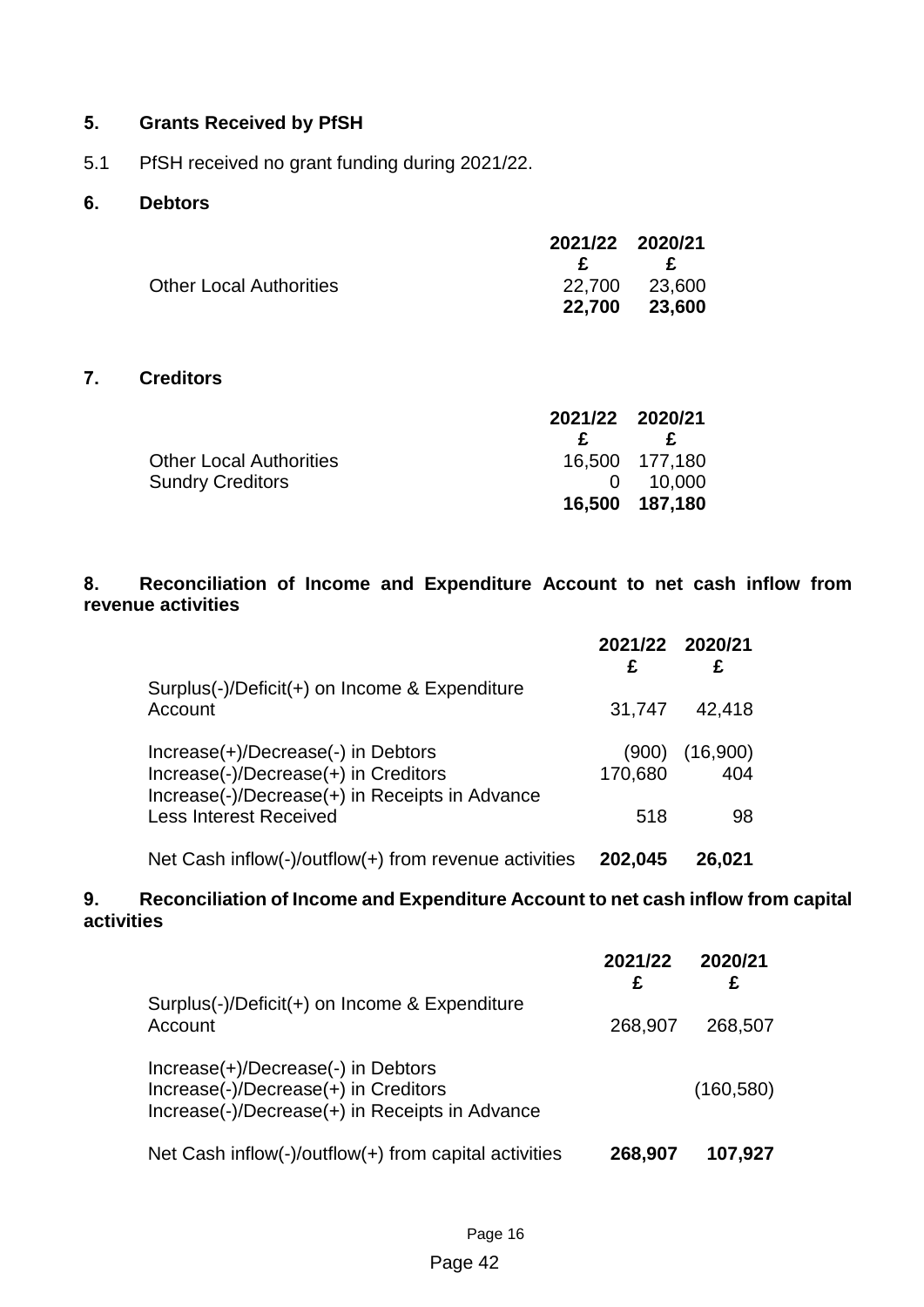# **10. Reconciliation of the Movement in Cash**

|                                         | 2021/22 2020/21 |                           |
|-----------------------------------------|-----------------|---------------------------|
|                                         |                 |                           |
| Increase(+)/Decrease(-) in Cash         |                 | $(470, 434)$ $(133, 849)$ |
| Represented by:                         |                 |                           |
| Net Movement from Revenue               |                 | $(202,045)$ $(26,021)$    |
| Net Movement from Capital               |                 | $(268,907)$ $(107,927)$   |
| Net Movement from returns on investment | 518             | 98                        |

# **11. Financial Instruments**

- 11.1 In accordance with Financial Reporting Standard (FRS 102) debtors, payments in advance and temporary lending are classified as loans and receivable financial instruments. Creditors (note 7), receipts in advance and temporary borrowing are classified as financial liabilities at amortised cost. All such elements included in the Balance Sheet are short term and have been valued at face value, which is a reasonable assessment of fair value.
- 11.2 Credit risk arises from deposits with other institutions, as well as credit exposures to PfSH's debtors. As surplus cash is temporarily invested with Southampton City Council, PfSH is exposed to minimal risk. PfSH's debtors are generally other public sector bodies.
- 11.3 PfSH has access to temporary borrowing from Southampton City Council's cash surpluses, so there is no significant liquidity risk of not being able to raise finance. There is no investment in equity shares or other shareholdings, and no financial assets or liabilities in foreign currencies so no exposure to either price risk or exchange rate risk.
- 11.4 In summary, the risks to which PfSH is exposed to are minimal and therefore it is not considered necessary to perform any sensitivity analysis of the above risks as any changes to the risks would be unlikely to be material to these accounts.

# **12. Authorisation to Issue the Accounts**

12.1 These Accounts were authorised for issue on  $5<sup>th</sup>$  July 2022 by the Chief Financial Officer, and events after the balance sheet date have been considered to this date.

# **13. Other notes that require disclosure but which this Joint Committee has nothing to report**

- There have been no acquired or discontinued operations during the year.
- There were no exceptional items, extraordinary items or prior period adjustments in the year.
- The Joint Committee has no undischarged obligations from long-term projects.
- The Joint Committee does not have any intangible fixed assets.
- The Joint Committee does not have any contingent assets or liabilities.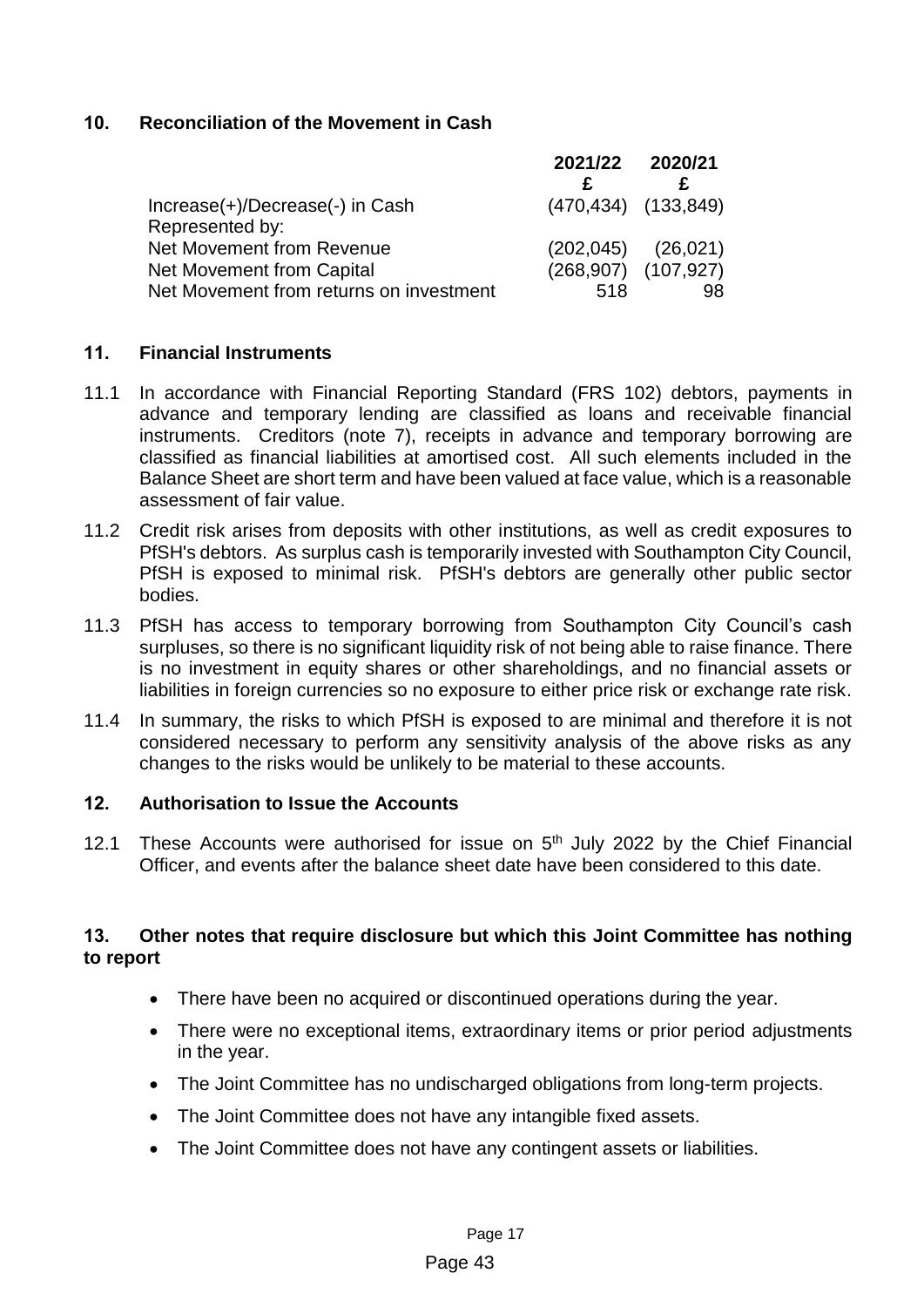- The Joint Committee does not have a controlling or dominant influence in any company.
- The Joint Committee has no interests that would require the production of Group Accounts.
- The Joint Committee has no Business Improvement District Schemes in operation.
- The Joint Committee has no discretionary expenditure or pooled funds under the Health Act 1999.
- The Joint Committee does not administer any Trust Funds.
- The Joint Committee does not have any interest in Building Control and therefore no requirement to produce building control accounts.
- The Joint Committee does not operate a scheme under the Transport Act 2000.
- The Joint Committee does not have any Public Finance Initiative schemes.
- No Allowances have been paid to Members.
- There have been no post balance sheet events up to the date of the issue of the accounts to the Joint Committee.

# **14. Related Party Transactions**

- 14.1 PfSH is required to disclose material transactions with related parties bodies or individuals that have the potential to control or influence PfSH or to be controlled or influenced by PfSH. Disclosure of these transactions allows readers to assess the extent to which PfSH might have been constrained in its ability to operate independently or might have secured the ability to limit another party's ability to bargain freely with PfSH. There were no related party transactions.
- 14.2 Central government has effective control over the operations of PfSH it is responsible for providing the statutory framework within which PfSH operates and has provided the majority of its funding in the form of grants.
- 14.3 Members of the Joint Committee have direct control over PfSH's financial and operating policies, and notes 3 and 4 set out the transactions with the parent councils of the members of the Joint Committee. Grants awarded were made with proper consideration of declarations of interest. The relevant members did not take part in any decision relating to the grants. There were no related party transactions involving members or officers.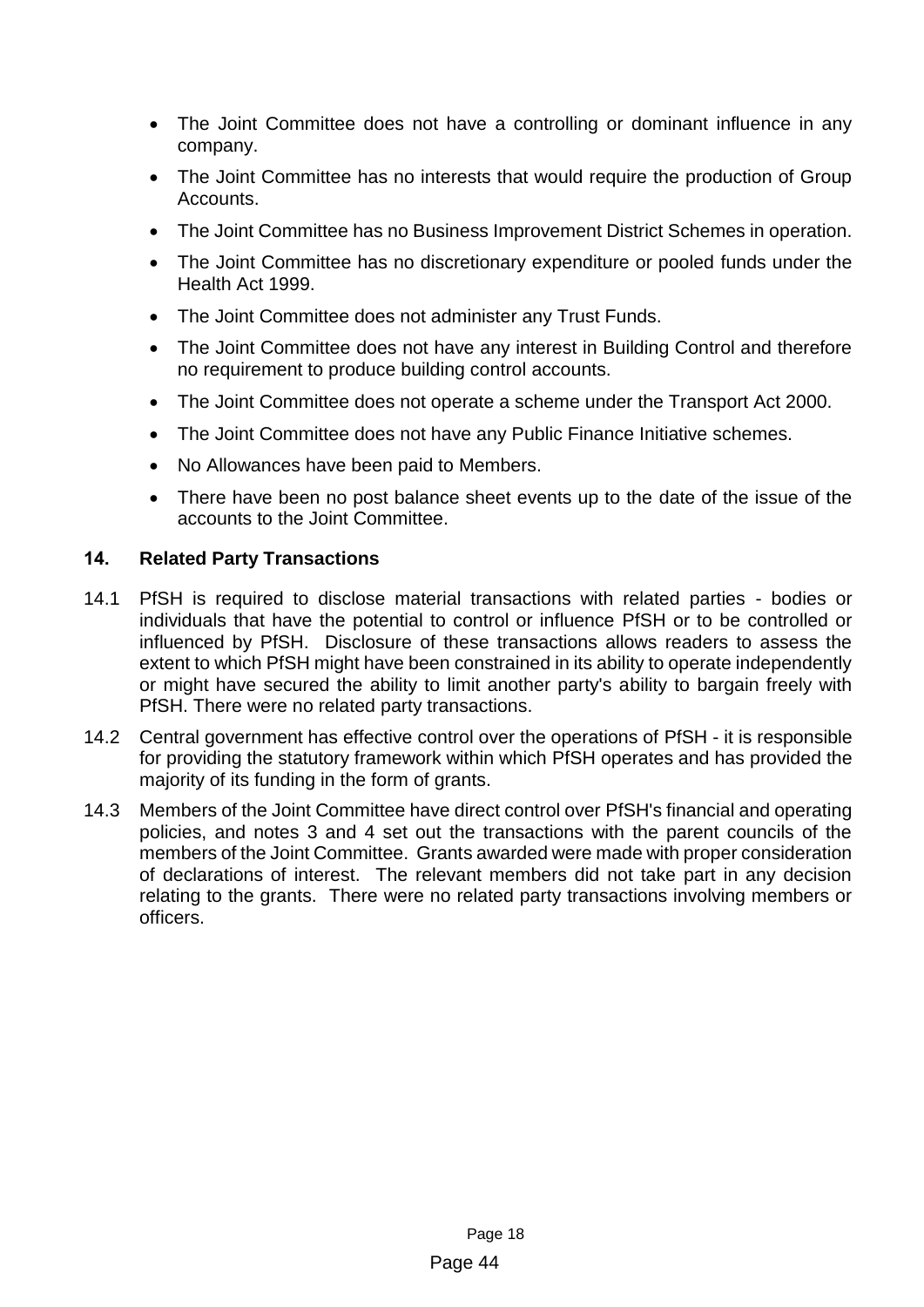# <span id="page-24-0"></span>**ANNUAL GOVERNANCE STATEMENT**

# **1. Scope of responsibility**

1.1 The Partnership for South Hampshire ("PfSH") is a Joint Committee comprising 11 local authorities and one National Park Authority ("the Councils"). The primary governance arrangements that apply directly to those members and officers of the Councils who are engaged in PfSH activities are those maintained by their own individual local authority (for example, Codes of Conduct). The relationship between the Councils in respect of PfSH are set out in the Joint Agreement ("the Agreement") which has been approved by each of the Councils at a full council meeting. A copy of the Agreement is available at:

[https://www.PUSH.gov.uk/partnership/working-arrangements/governance/](https://www.push.gov.uk/partnership/working-arrangements/governance/) 

- 1.2 Southampton City Council's Service Director: Legal & Business Operations has also been appointed as the Lead Advisor on legal and constitutional issues for PfSH, and also the statutory Monitoring Officer for PfSH. As such, the Southampton City Council governance arrangements take precedence, and form the basis of PfSH's governance framework for the operation of the Joint Committee and its activities.
- 1.3 Southampton City Council is the lead authority for financial matters, and Southampton City Council's Executive Director - Finance and Commercialisation is also the statutory Chief Financial Officer ("CFO") for PfSH.
- 1.4 PfSH ("the Joint Committee") is responsible for ensuring that its business is conducted in accordance with the law and proper standards, and that public money is safeguarded and properly accounted for, and used economically, efficiently and effectively. The Joint Committee also has a duty under the Local Government Act 1999 to make arrangements to secure continuous improvement in the way in which its functions are exercised, having regard to a combination of economy, efficiency and effectiveness. In discharging this overall responsibility, the Joint Committee is responsible for putting in place proper arrangements for the governance of its affairs, facilitating the effective exercise of its functions, and which includes arrangements for the management of risk.
- 1.5 In addition to the Agreement, the Joint Committee reviewed the governance arrangements at its meeting of 15 October 2021, and the report is available at:

[\(Public Pack\)Agenda Document for Partnership for South Hampshire \(PfSH\) Joint](https://www.push.gov.uk/wp-content/uploads/2021/10/Item-8-PfSH-Business-Plan-2021-2025-1.pdf)  [Committee, 25/10/2021 18:00 \(push.gov.uk\)](https://www.push.gov.uk/wp-content/uploads/2021/10/Item-8-PfSH-Business-Plan-2021-2025-1.pdf)

1.6 The Financial Protocols ("the Protocols") for PFSH were reviewed at the meeting of 28 January 2014, and these are available at:

[https://www.PUSH.gov.uk/wp-content/uploads/2018/07/Item-7-Annex-A-Revised-](https://www.push.gov.uk/wp-content/uploads/2018/07/Item-7-Annex-A-Revised-Financial-Protocols.pdf)[Financial-Protocols.pdf](https://www.push.gov.uk/wp-content/uploads/2018/07/Item-7-Annex-A-Revised-Financial-Protocols.pdf)

# **2. The purpose of the governance framework**

2.1 The governance framework comprises the systems and processes, and culture and values, by which the Joint Committee is directed and controlled and its activities through which it accounts to, engages with and leads the community. It enables the Joint Committee to monitor the achievement of its strategic objectives and to consider whether those objectives have led to the delivery of appropriate, cost effective services.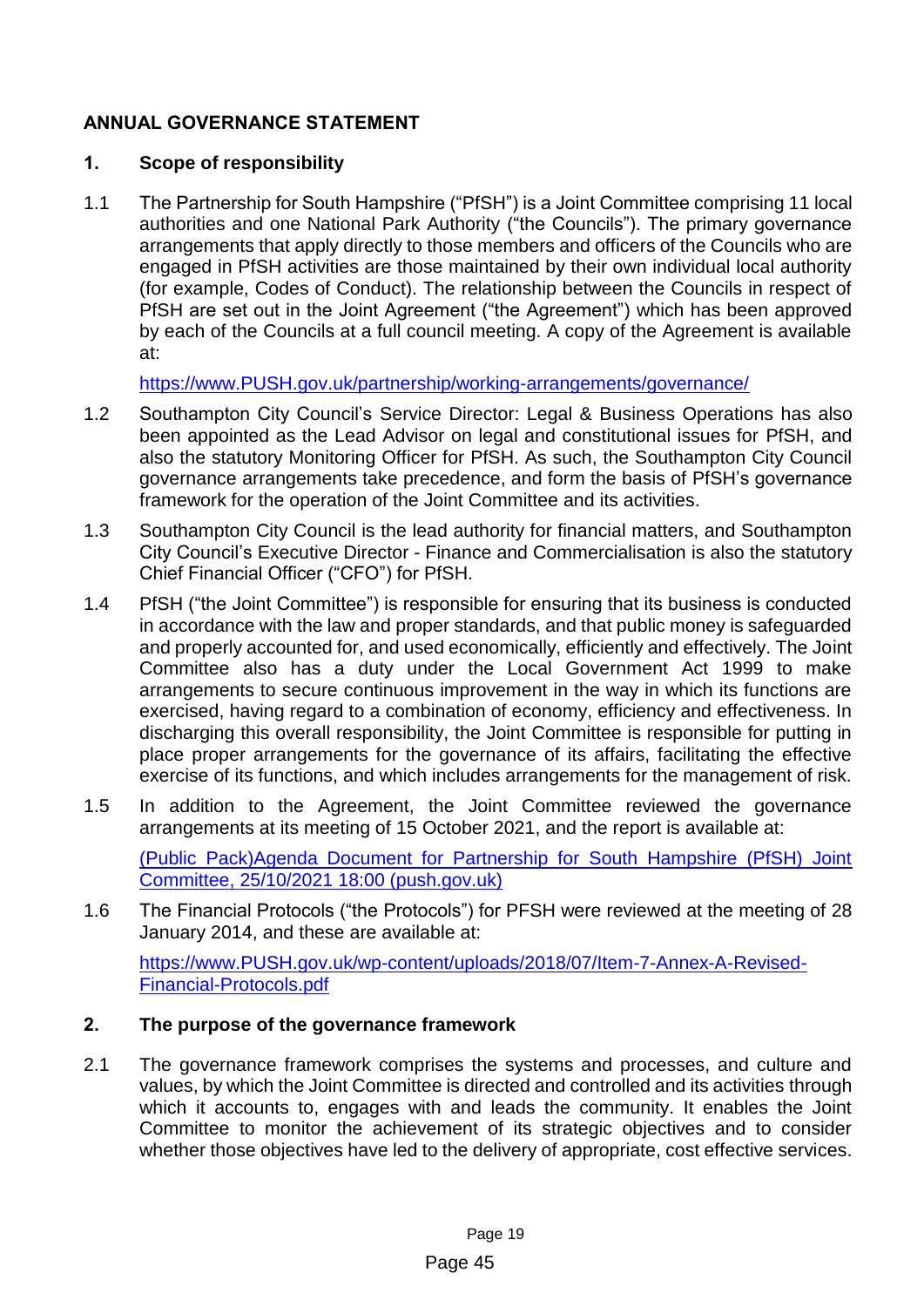- 2.2 The system of internal control is a significant part of that framework and is designed to manage risk to a reasonable level. It cannot eliminate all risk of failure to achieve policies, aims and objectives and can therefore only provide reasonable and not absolute assurance of effectiveness. The system of internal control is based on an ongoing process designed to identify and prioritise the risks to the achievement of the Joint Committee's policies, aims and objectives, to evaluate the likelihood of those risks being realised and the impact should they be realised, and to manage them efficiently, effectively and economically.
- 2.3 The governance framework has been in place for the Joint Committee for the year ended 31 March 2022 and up to the date of approval of the statement of accounts.

# **3. The Governance Framework**

3.1 The following describes the key elements of the systems and processes that comprise the Joint Committee's governance arrangements including arrangements for:

# **Identifying and communicating the Joint Committee's vision of its purpose and intended outcomes for citizens and service users:**

3.2 The sub-regional strategy for South Hampshire sets out objectives for growing prosperity and improving the quality of life. Those objectives need to be translated into actions that will deliver change. PfSH's Business Plan sets out how the sub-regional strategy is to be delivered. The 2021 - 2025 Business Plan was considered by the Joint Committee 15th October 2021.

# **Reviewing the Joint Committee's vision and its implications for the governance arrangements:**

3.3 Southampton City Council has adopted a Code of Corporate Governance ("CCG") which identifies in one core document how the Council ensures that it runs itself in a lawful, structured, ethical and professional manner. The CCG is administered by the Monitoring Officer and is updated periodically by the Council's Standards and Governance Committee. As PfSH follows Southampton's governance arrangements (its Constitution etc), Southampton's CCG reflects and represents PfSH's governance arrangements. The full document is published on the City Council's internet site at:

[https://www.southampton.gov.uk/media/fsinhz4z/code-of-corporate-governance-feb-](https://www.southampton.gov.uk/media/fsinhz4z/code-of-corporate-governance-feb-2021.pdf)[2021.pdf](https://www.southampton.gov.uk/media/fsinhz4z/code-of-corporate-governance-feb-2021.pdf)

## **Measuring the quality of services for users, for ensuring they are delivered in accordance with the authority's objectives and for ensuring that they represent the best use of resources:**

- 3.4 The Joint Committee has adopted a Performance Framework which sets out PfSH's overall approach to secure on-going improvements across a wide range of services that are provided to local residents and businesses.
- 3.5 The Joint Committee set budget allocations across the Delivery Panels and covering the core PfSH organisational costs at its meeting of 27th July 2021.
- 3.6 Budget monitoring reports are considered by the Joint Committee periodically through the year.
- 3.7 These reports are available at: [https://www.PUSH.gov.uk/work/our-meetings/joint-committee/](https://www.push.gov.uk/work/our-meetings/joint-committee/)

# Page 46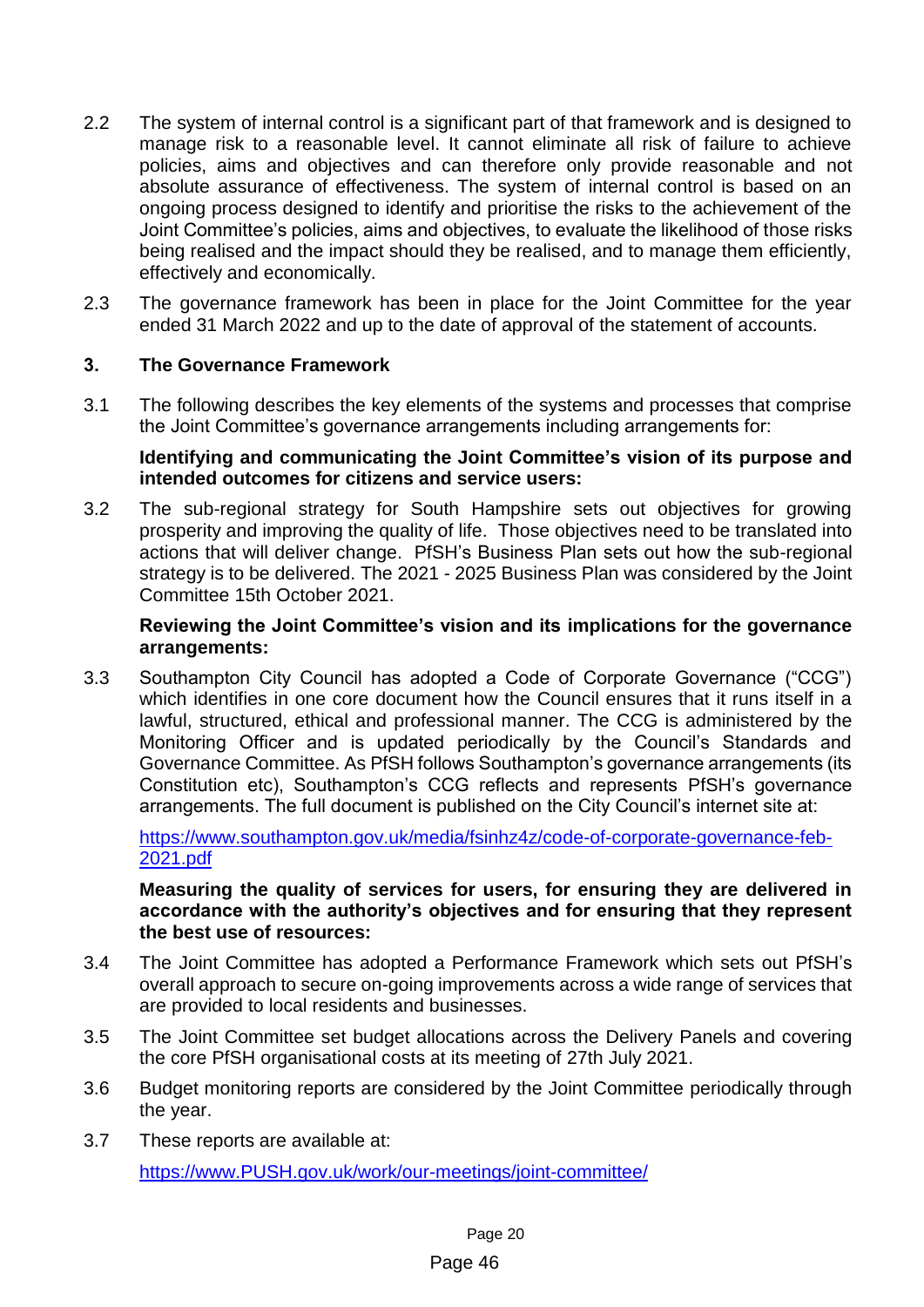**Defining and documenting the roles and responsibilities of the executive, scrutiny and officer functions, with clear delegation arrangements and protocols for effective communication:**

- 3.8 The Joint Committee has a Joint Agreement, Governance Framework and Financial Protocols setting out how it operates, how decisions are made and the procedures followed to ensure that these are efficient, transparent and accountable to local people. Some of these processes are required by the law, while others are a matter for the Joint Committee to choose.
- 3.9 The Governance Framework and Financial Protocols set out the detailed rules governing the Joint Committee's business including details of the scheme of delegation that provide for delegation to senior officers (Lead Chief Executives and the Executive Director).

# **Developing, communicating and embedding codes of conduct, defining the standards of behaviour for members and staff:**

- 3.10 Members and officers acting on behalf of PfSH are required to follow their individual authority 'Members' Code of Conduct' or 'Officer Code of Conduct' as appropriate.
- 3.11 The Members' Code covers areas of individual behaviour such as Members not abusing their position or not misusing their authority's resources. In addition there are rules governing disclosure of private interests and withdrawal from meetings where Members have relevant interests. Members are also required to record on the public register their financial and other interests.

# **Reviewing and updating standing orders, standing financial instructions, a scheme of delegation and supporting procedure notes/manuals, which clearly define how decisions are taken and the processes and controls required to manage risks:**

- 3.12 The Joint Agreement sets out how the Joint Committee operates, how decisions are made and the procedures which are followed to ensure that these are efficient, transparent and accountable to local people. This includes information on how the Joint Committee operates, how decisions are made and the role of overview and scrutiny.
- 3.13 Periodically, as appropriate, the Monitoring Officer, together with the CFO, conducts a review of the Joint Committee's governance arrangements, which are considered by the Joint Committee from time to time.
- 3.14 All reports submitted to the Joint Committee for a decision must receive legal and financial clearance prior to publication in accordance with the published procedures.

# **Undertaking the core functions of an audit committee, as identified in CIPFA's Audit Committees – Practical Guidance for Local Authorities**

3.15 It is not practical for PfSH to have a formally constituted Audit Committee whose role would be to provide independent assurance to the Joint Committee or Overview and Scrutiny Committee on the adequacy of the risk management framework and the internal control and reporting environment, including (but not limited to) the reliability of the financial reporting process and the annual governance statement. The Joint Committee therefore acts in this capacity directly to receive the accounts, annual governance statement and the reports of the appointed auditor.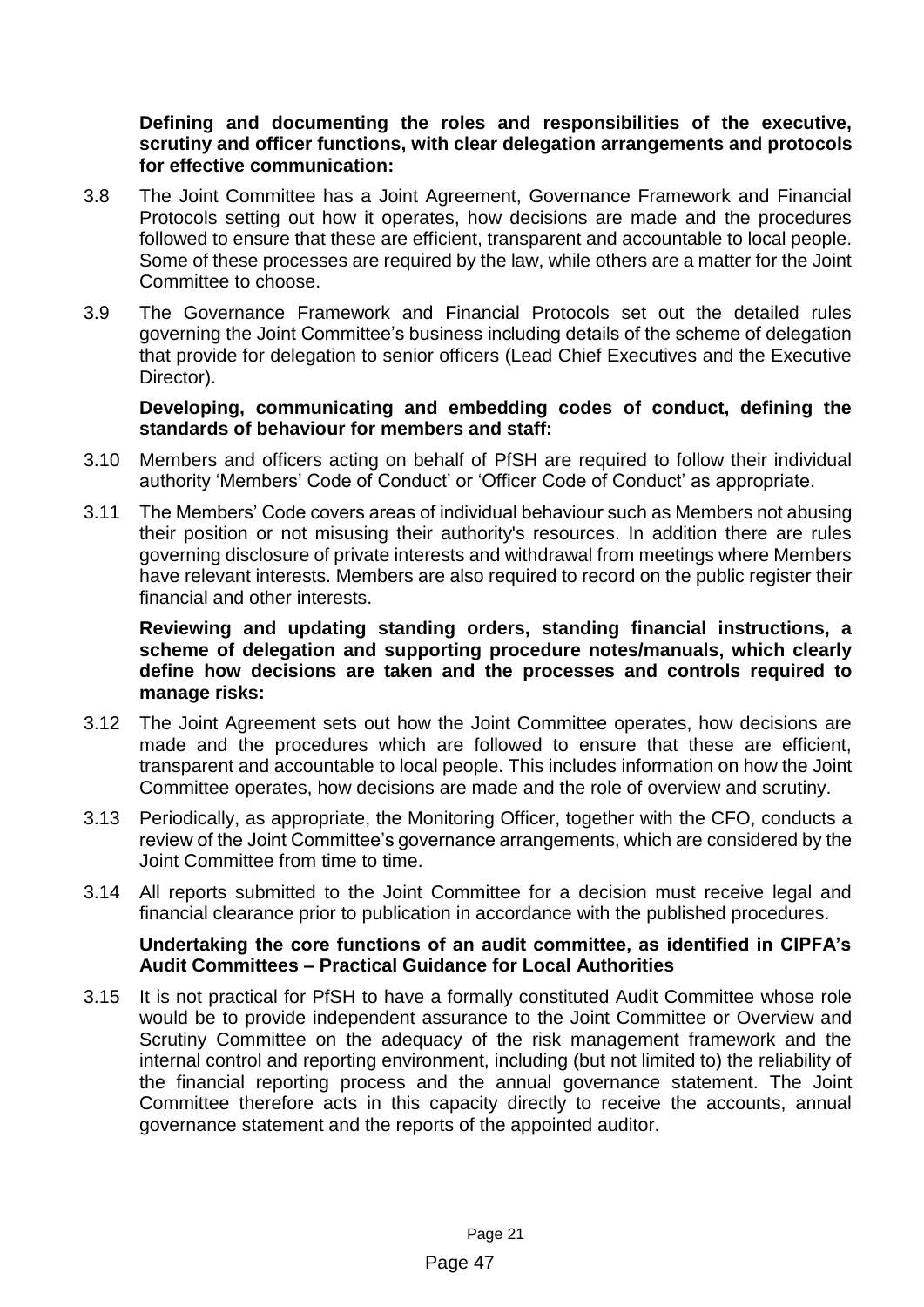# **Ensuring compliance with relevant laws and regulations, internal policies and procedures, and that expenditure is lawful:**

3.16 It is the role of the Monitoring Officer and the CFO to ensure compliance with relevant laws and regulations and that expenditure is lawful. This is achieved through the governance framework including the Joint Agreement itself and the Financial Protocols.

# **Whistle-blowing and receiving and investigating complaints from the public:**

- 3.17 Any complaints received by the Joint Committee in respect of unlawful conduct, illegality, financial malpractice or dangers to the public, employees or the environment would be dealt with by the Monitoring Officer, in line with Southampton City Council's procedures.
- 3.18 The Joint Committee does not employ staff directly, but rather by the relevant constituent authorities. Each council is required to have its own whistle blowing policy, and staff can utilise these for any activities of PfSH.

# **Identifying the development needs of members and senior officers in relation to their strategic roles, supported by appropriate training:**

3.19 The Councils individually have their own programmes for member and senior officer learning and development to cover general development needs. From time to time, PfSH organises member and senior officer workshops to address emerging development needs specific to the Joint Committee.

# **Establishing clear channels of communication with all sections of the community and other stakeholders, ensuring accountability and encouraging open consultation:**

3.20 PfSH has established a Communications Strategy. In addition, the Joint Committee is able to draw on the existing communication channels of the Councils.

# **4. Review of effectiveness**

- 4.1 The Joint Committee has a responsibility for conducting, at least annually, a review of the effectiveness of its governance framework including the system of internal control. The review of effectiveness is informed by the work of the appropriate officers.
- 4.2 The review process applied in respect of maintaining and reviewing the effectiveness of the system of internal control, is informed by:
	- the work of Members/Officers within the Joint Committee:
	- audit and other periodic reports from the Internal Auditor;
	- reports received from service review agencies or inspectorates where appropriate

# **5. The Joint Committee**

5.1 The Joint Agreement forms the cornerstone of effective corporate governance, supported by the Governance Framework and the Financial Protocols. It has been approved by the full Council meetings of each of the partner local authorities.

# **6. The Overview and Scrutiny Committee**

6.1 The Joint Agreement establishes a Joint Overview and Scrutiny Committee with the following terms of reference:

#### Page 48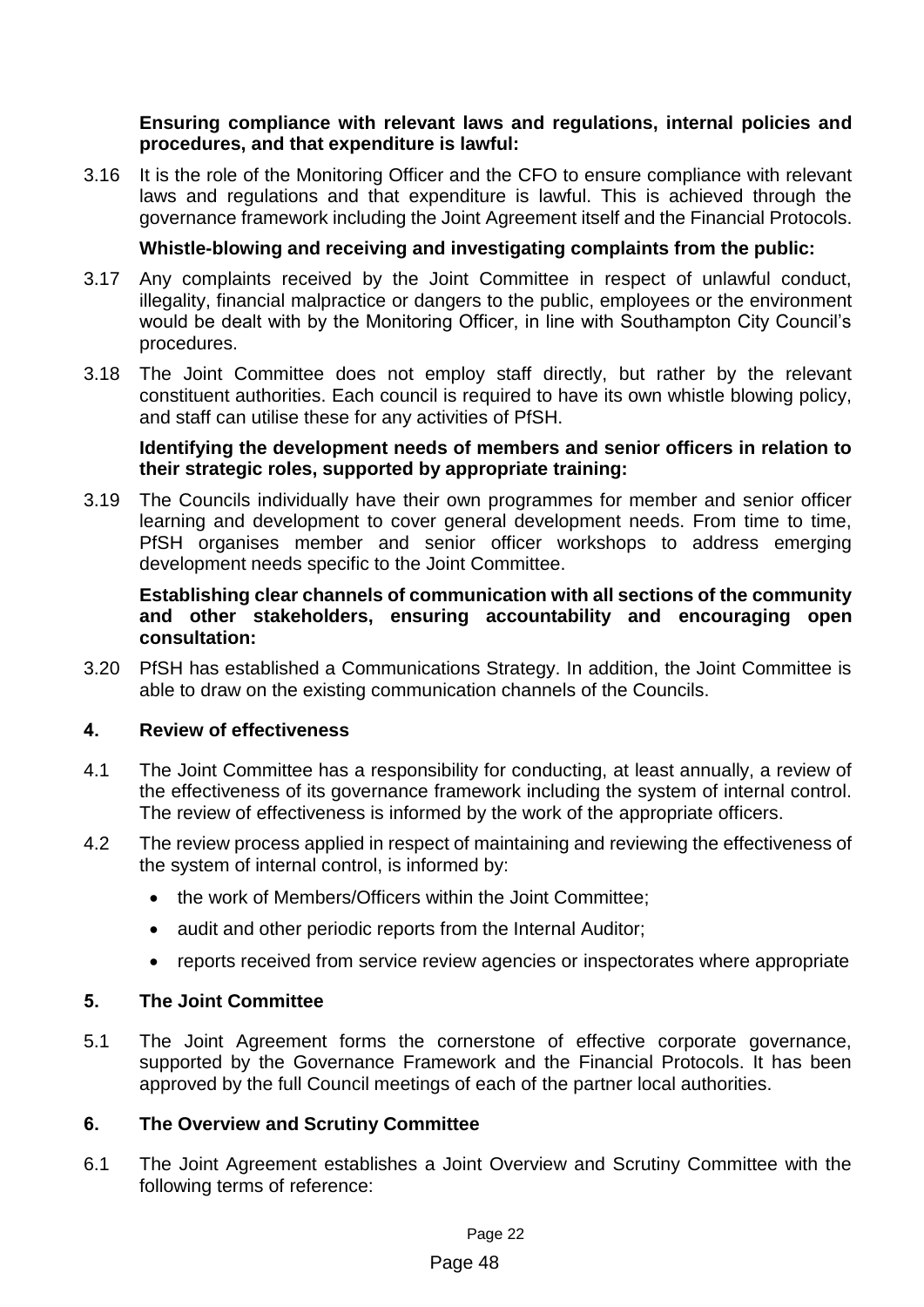- To scrutinise and call in Joint Committee decisions.
- To scrutinise in particular the PfSH Business Plan and its delivery.
- In respect of any call in:
	- o To review decisions made in accordance with the approved business plan and where they consider it appropriate, refer such decisions back to Joint Committee with comments for reconsideration;
	- o To review decisions not made in accordance with the approved business plan where they may either refer such decisions back to Joint Committee with comments for reconsideration or refer the decision back to individual authorities. The Council has a formally constituted Audit Committee whose role it is to provide independent scrutiny.

# **7. The Joint Committee acting as an Audit Committee**

7.1 The Joint Committee receives reports to meet certain statutory obligations, such as approving the Annual Governance Statement and the Statement of Accounts.

# **8. Internal audit**

8.1 The Joint Committee does not operate an Internal Audit function. However, the Southampton City Council / Portsmouth City Council shared internal audit service undertakes an assurance role that provides an independent and objective opinion to the CFO and to the external auditor that adequate financial systems and controls are in place. The audit plan for PfSH is agreed with the CFO.

# **9. Other review/assurance mechanisms.**

9.1 The Annual Governance Statement is reviewed each year. This statement, insofar as it is applicable to a Joint Committee, follows the guidance set out within the CIPFA framework: "Delivering Good Governance in Local Government".

# **10. Significant governance issues**

- 10.1 No significant governance issues have been identified, however we will continue to review our governance arrangements from time to time and on at least an annual basis.
- 10.2 We propose over the coming year to take appropriate steps to address matters arising out of such reviews to further enhance our governance arrangements. We are satisfied that this will address the need for any improvements that might be identified in our review of effectiveness and will monitor their implementation and operation as part of any subsequent review.